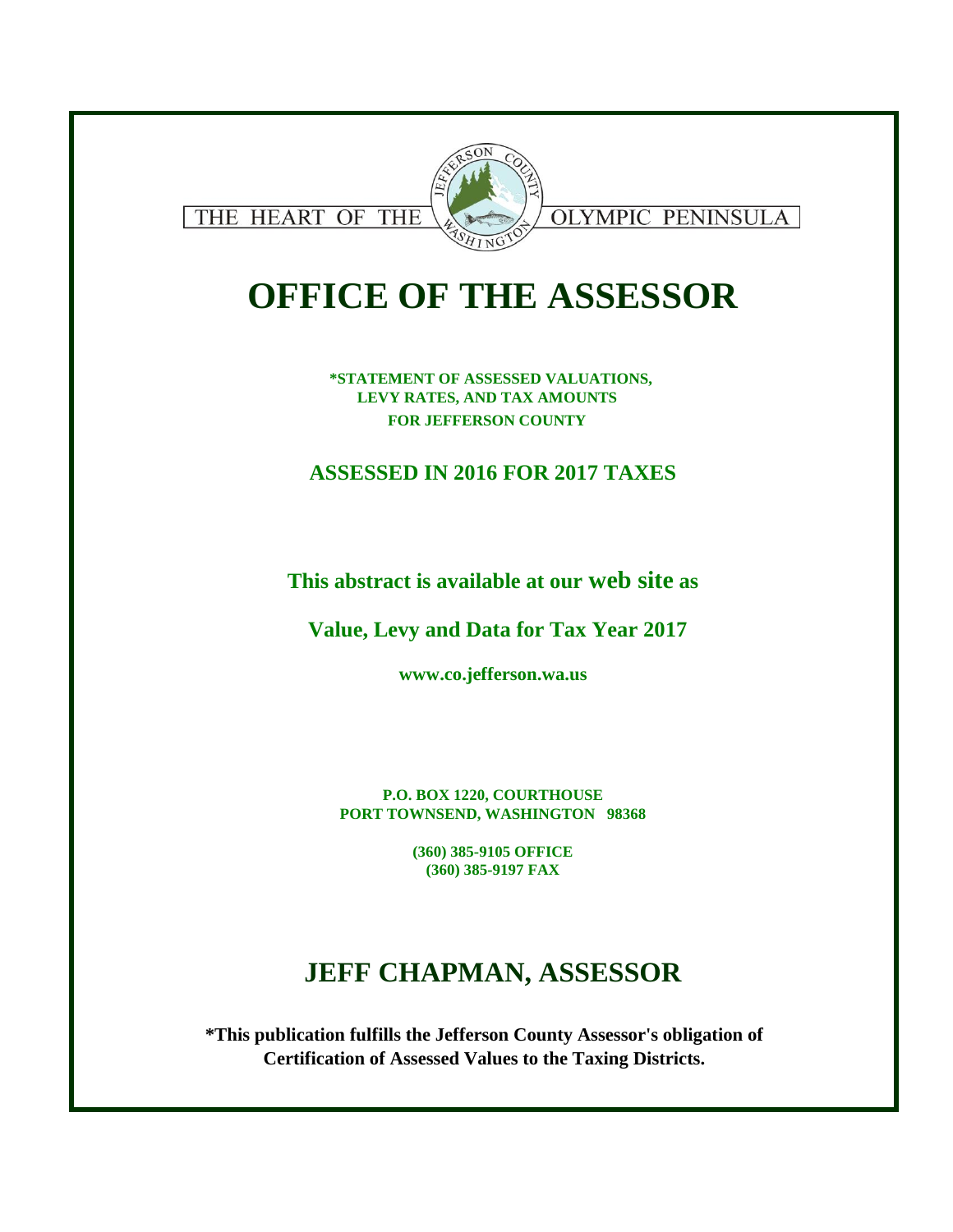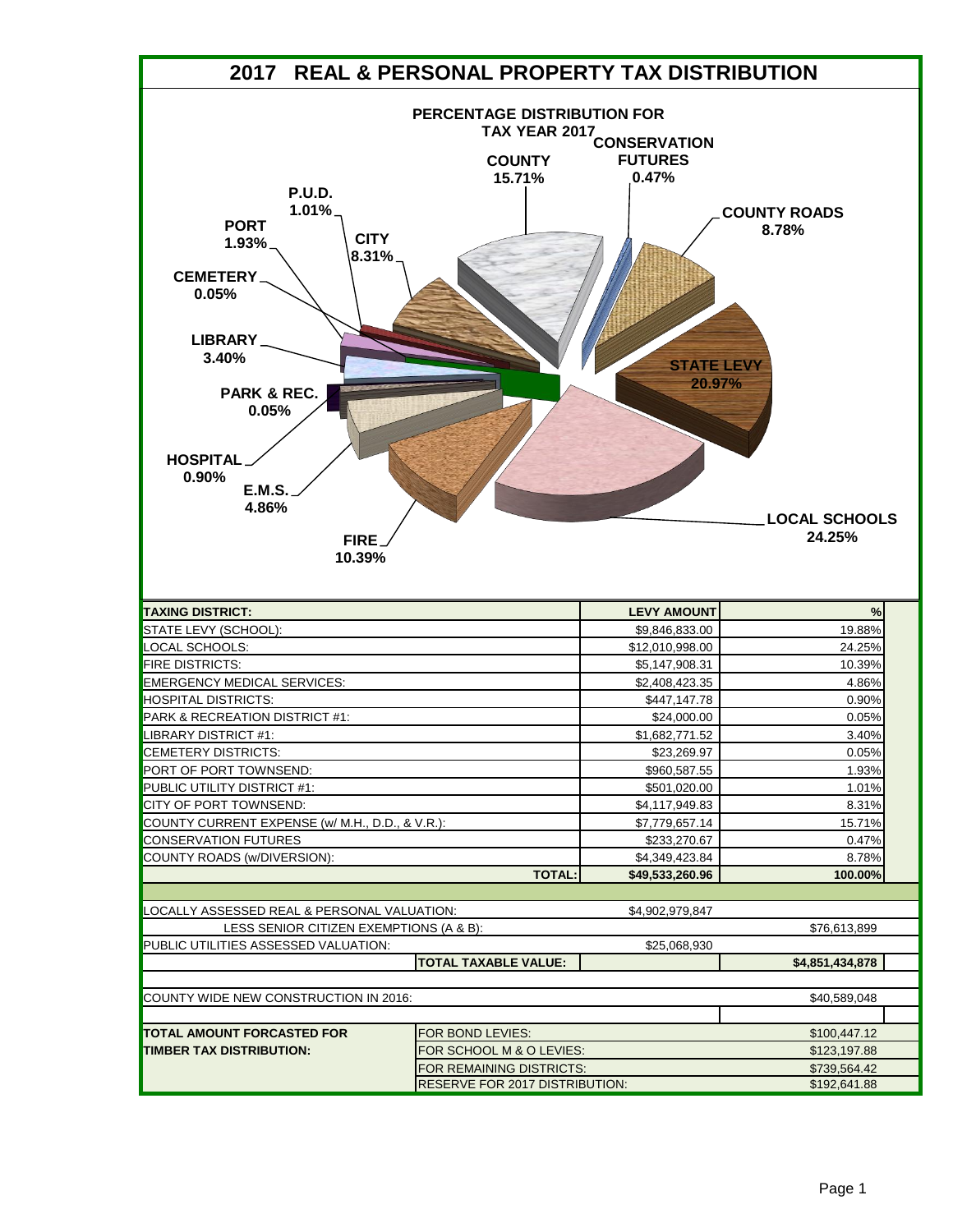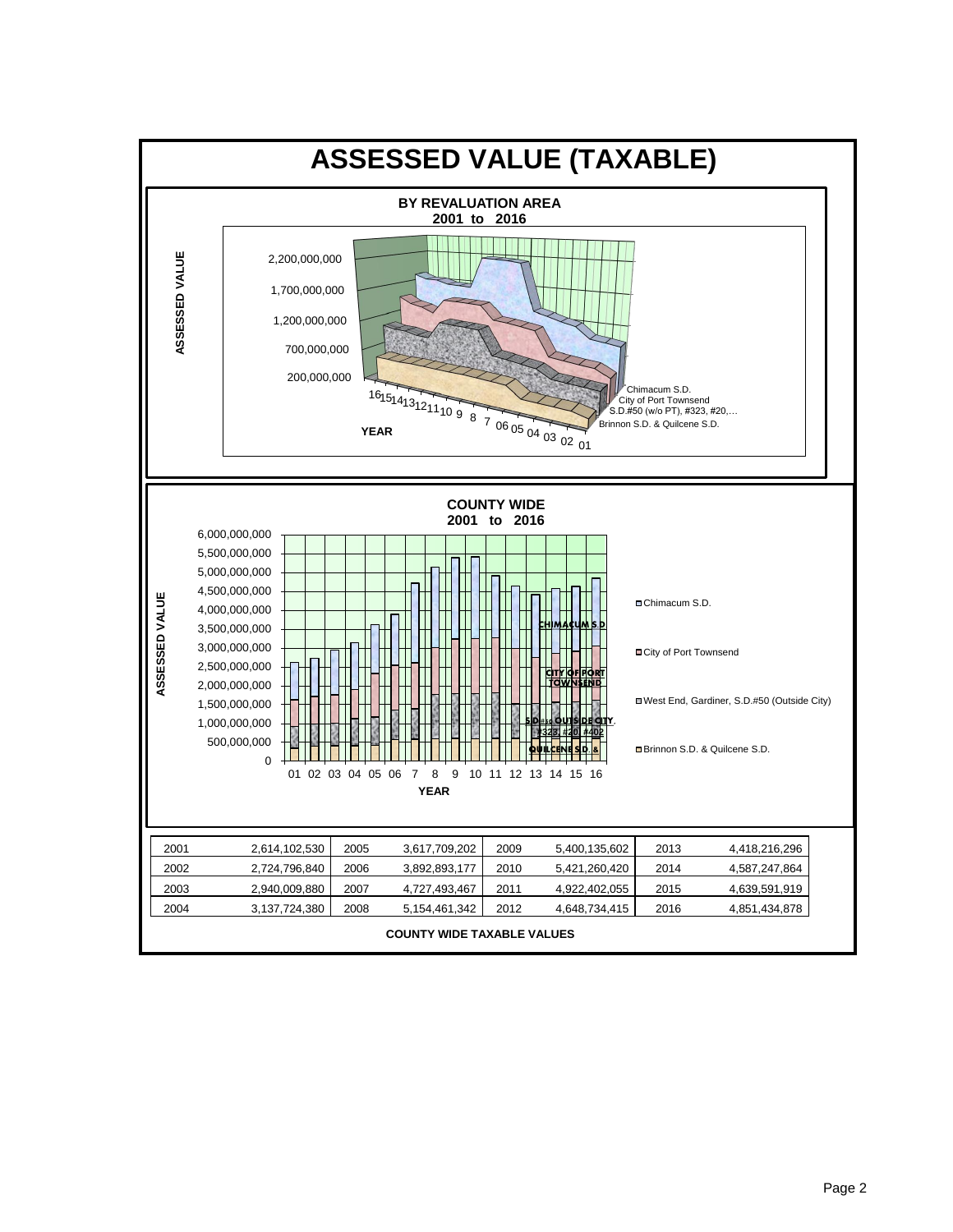

## **NEW CONSTRUCTION JEFFERSON COUNTY 2001 TO 2016**



| 2001 | \$59,701,560 | 2005 | \$118,739,412 | 2009 | \$56,236,445 | 2013 | \$24,650,424 |
|------|--------------|------|---------------|------|--------------|------|--------------|
| 2002 | \$59,387,490 | 2006 | \$109,867,270 | 2010 | \$35,217,135 | 2014 | \$28,445,199 |
| 2003 | \$73,331,740 | 2007 | \$88,716,647  | 2011 | \$31,693,950 | 2015 | \$27,881,844 |
| 2004 | \$97,452,770 | 2008 | \$73,363,445  | 2012 | \$26,874,430 | 2016 | \$40,589,048 |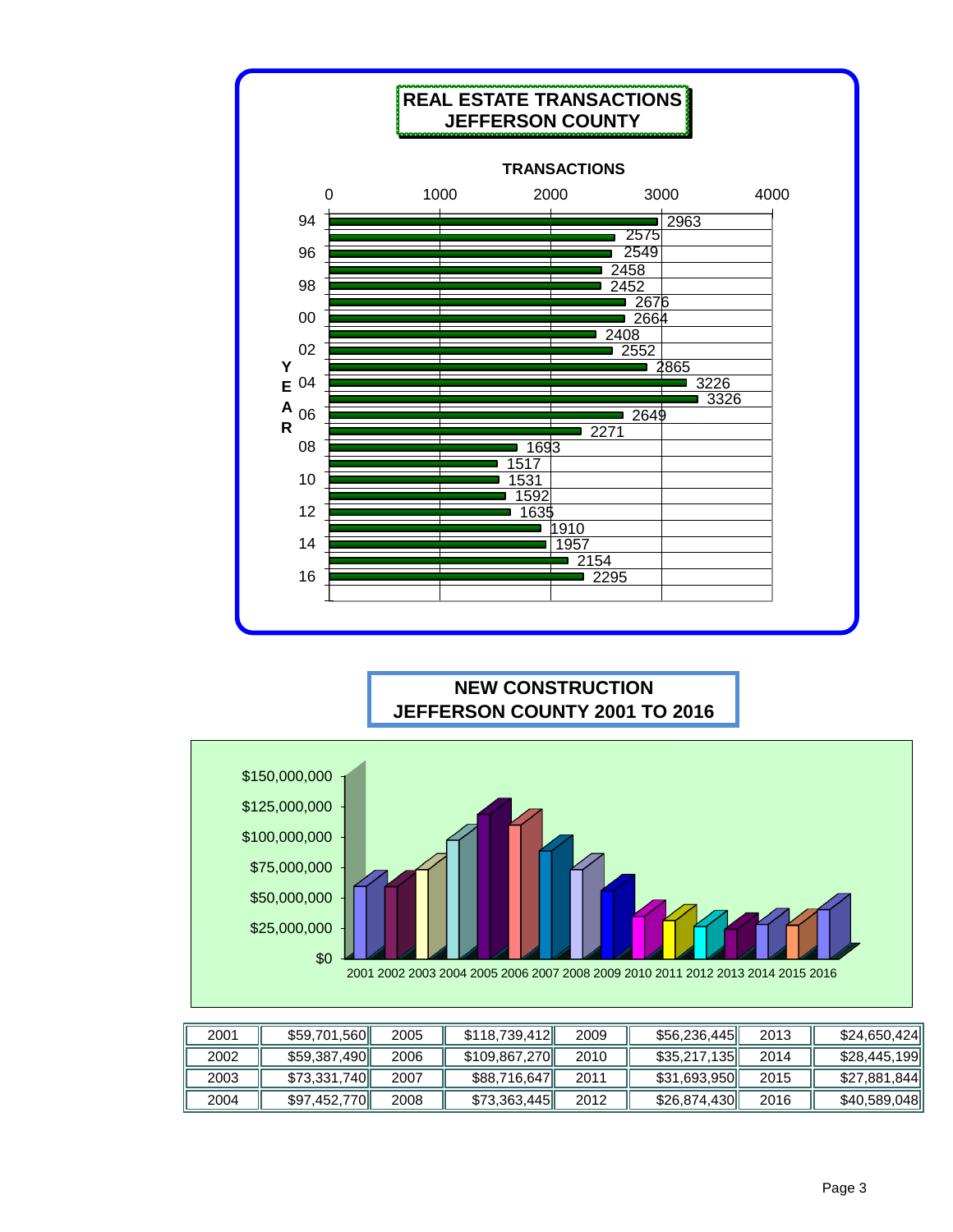|                                         |                |                                                       |                              |               |                                |                   |                |                       |                   |                       |                            |               |                             |                     |                                |                 |              | CALENDAR OF BONDS & VOTED LEVIES |                                           |                |              |                        |                             |                            |                     |             |
|-----------------------------------------|----------------|-------------------------------------------------------|------------------------------|---------------|--------------------------------|-------------------|----------------|-----------------------|-------------------|-----------------------|----------------------------|---------------|-----------------------------|---------------------|--------------------------------|-----------------|--------------|----------------------------------|-------------------------------------------|----------------|--------------|------------------------|-----------------------------|----------------------------|---------------------|-------------|
|                                         |                |                                                       | 2                            | 2             | 2                              | 2                 |                |                       |                   |                       |                            |               |                             |                     |                                |                 |              |                                  | 2                                         |                |              |                        |                             |                            | 2                   |             |
|                                         | 9              | 9                                                     | $\theta$                     | $\mathbf{0}$  | $\mathbf{0}$                   | $\mathbf{0}$      | $\mathbf{0}$   | $\mathbf{0}$          | $\mathbf{0}$      | $\mathbf{0}$          | $\mathbf{0}$               | $\mathbf{0}$  | $\mathbf{0}$                | $\mathbf{0}$        | $\mathbf{0}$                   | $\mathbf{0}$    | $\mathbf{0}$ | $\Omega$                         | $\mathbf{0}$                              | $\Omega$       | $\mathbf{0}$ | $\mathbf{0}$           | $\mathbf{0}$                | $\mathbf{0}$               | $\overline{0}$      |             |
| DISTRICT/TYPE                           | 9<br>8         | 9<br>9                                                | $\mathbf{0}$<br>$\mathbf{0}$ | $\bf{0}$<br>1 | $\mathbf{0}$<br>$\overline{c}$ | $\mathbf{0}$<br>3 | $\bf{0}$<br>Δ  | $\boldsymbol{0}$<br>5 | $\mathbf{0}$<br>6 | $\boldsymbol{0}$<br>7 | $\bf{0}$<br>8              | $\bf{0}$<br>9 | 1<br>$\mathbf{0}$           | 1                   | $\mathbf{1}$<br>$\overline{c}$ | 1<br>3          | 1<br>4       | 1<br>5                           | -1<br>6                                   |                | -1<br>8      | 1<br>q                 | $\overline{c}$<br>$\Omega$  | $\overline{c}$             | $\overline{c}$<br>2 |             |
| *SCHOOL DISTRICTS*                      |                |                                                       |                              |               |                                |                   |                |                       |                   |                       |                            |               |                             |                     |                                |                 |              |                                  |                                           |                |              |                        |                             |                            |                     |             |
| #20 (QUEETS/CLEARWATER)                 |                |                                                       |                              |               |                                |                   |                |                       |                   |                       |                            |               |                             |                     |                                |                 |              |                                  |                                           |                |              |                        |                             |                            |                     |             |
| <b>BOND</b>                             |                |                                                       |                              |               |                                |                   |                |                       |                   |                       |                            |               |                             |                     |                                |                 |              |                                  |                                           |                |              |                        |                             |                            |                     |             |
| M&O<br>#46 (BRINNON)                    |                | $[ *   * ] [ * ]$                                     |                              |               |                                |                   | $\mathbf{I}^*$ | *] [*                 |                   | *] [*                 |                            |               | *] [*                       |                     |                                | $*$ ] [*        |              |                                  | *] [*                                     | $*$ $*$        |              |                        |                             |                            |                     |             |
| <b>BOND</b>                             |                |                                                       |                              |               |                                |                   |                |                       |                   |                       |                            |               |                             |                     |                                |                 |              |                                  |                                           |                |              |                        |                             |                            |                     |             |
| M&O                                     |                |                                                       |                              |               |                                | *1.               | $\mathsf{I}^*$ |                       | $*$ ] $[*]$       | T* I                  | *] :                       |               | *1.                         |                     | *1 :                           |                 |              |                                  | *11                                       |                |              |                        |                             |                            |                     |             |
| #48 (QUILCENE)                          |                |                                                       |                              |               |                                |                   |                |                       |                   |                       |                            |               |                             |                     |                                |                 |              |                                  |                                           |                |              |                        |                             |                            |                     |             |
| ('98) BOND                              |                | S                                                     |                              |               |                                |                   |                |                       |                   |                       |                            |               |                             |                     |                                |                 |              |                                  |                                           |                | E            |                        |                             |                            |                     |             |
| M&O<br>#49 (CHIMACUM)                   |                | $*$ ] [*                                              |                              | $*$ ] [*      |                                |                   | H.             |                       |                   |                       |                            |               |                             |                     |                                |                 |              |                                  |                                           |                |              |                        | $*$ ]                       |                            |                     |             |
| ('12) CAPITAL PROJECTS                  |                |                                                       |                              |               |                                |                   |                |                       |                   |                       |                            |               |                             |                     |                                | CP              |              |                                  |                                           |                | E            |                        |                             |                            |                     |             |
| M&O                                     |                | $\ddot{\hspace{0.1cm}}^*$ [ $\ddot{\hspace{0.1cm}}^*$ |                              |               |                                |                   |                | *] [*                 |                   | *] [*                 |                            | *1 :          | ⊺*                          |                     | *] [*                          |                 |              | *] [*                            |                                           | <u> 1 *1 i</u> |              |                        |                             |                            |                     |             |
| #50 (PT TOWNSEND)                       |                |                                                       |                              |               |                                |                   |                |                       |                   |                       |                            |               |                             |                     |                                |                 |              |                                  |                                           |                |              |                        |                             |                            |                     |             |
| $(16)$ BOND<br>('12) CAPITAL PROJECTS   |                |                                                       |                              |               |                                |                   |                |                       |                   |                       |                            |               |                             |                     |                                | CP <sub>1</sub> |              |                                  | E                                         |                |              |                        |                             |                            | $\ast$              | $+14$ YEARS |
| M&O                                     |                | $*$ $*$                                               |                              | $^*$ 1        | ⊺*                             |                   |                | $*$ $*$               | $\mathcal{H}$     | $\mathbf{F}$          | $\mathbb{R}^*$ :           | $\sim$        | $\mathcal{R}_{\mathcal{A}}$ |                     | $*$ ] [*                       | $\ast$          | $\approx$    | $\mathbf{F}$                     | $\mathbb{R}$ $*$                          |                | $\approx$    | $\left[ \cdot \right]$ |                             |                            |                     |             |
| #323 (SEQUIM)                           |                |                                                       |                              |               |                                |                   |                |                       |                   |                       |                            |               |                             |                     |                                |                 |              |                                  |                                           |                |              |                        |                             |                            |                     |             |
|                                         |                |                                                       |                              |               |                                |                   |                |                       |                   |                       |                            |               |                             |                     |                                |                 |              |                                  |                                           |                |              |                        |                             |                            |                     |             |
| M&O<br>#402 (QUILLAYUTE)                |                |                                                       | $*$ ] [*                     |               |                                |                   |                | *] [*                 |                   |                       |                            |               | *] :                        |                     |                                |                 |              |                                  |                                           |                |              |                        |                             |                            |                     |             |
| $(09)$ BOND                             |                |                                                       |                              |               |                                |                   |                |                       |                   |                       |                            |               | S                           |                     |                                |                 |              |                                  |                                           |                |              |                        |                             |                            |                     | +6 YEARS    |
| M&O                                     |                |                                                       |                              |               |                                |                   |                |                       |                   |                       |                            |               |                             |                     |                                |                 |              |                                  |                                           |                |              |                        |                             |                            |                     |             |
| *FIRE DISTRICTS*                        |                |                                                       |                              |               |                                |                   |                |                       |                   |                       |                            |               |                             |                     |                                |                 |              |                                  |                                           |                |              |                        |                             |                            |                     |             |
| #1 (CHIM./ KALA PT/ CAPE GEO)           |                | $\approx$                                             |                              |               |                                |                   | *              | $\ast$                | $\mathcal{H}$     | $\ast$                | $\ast$                     | $\ast$        | $\frac{1}{2}$               |                     |                                |                 |              |                                  |                                           |                |              |                        |                             |                            |                     |             |
| <b>REGULAR LEVY</b><br>E.M.S. LEVY      | $\mathbf{P}^-$ |                                                       |                              | Е             |                                |                   |                |                       |                   |                       |                            |               |                             | LL<br>LL            |                                |                 |              |                                  |                                           |                |              |                        |                             |                            |                     |             |
| #2 (QUILCENE)                           |                |                                                       |                              |               |                                |                   |                |                       |                   |                       |                            |               |                             |                     |                                |                 |              |                                  |                                           |                |              |                        |                             |                            |                     |             |
| <b>REGULAR LEVY</b>                     | P              |                                                       |                              |               |                                |                   |                |                       |                   |                       |                            |               |                             |                     |                                |                 |              | LL                               |                                           |                |              |                        |                             |                            |                     |             |
| E.M.S. LEVY                             |                |                                                       |                              |               |                                |                   |                |                       |                   |                       |                            |               |                             |                     |                                |                 |              |                                  |                                           |                |              |                        |                             |                            | E                   |             |
| #3 (PORT LUDLOW)<br><b>REGULAR LEVY</b> |                | P LL                                                  |                              |               |                                |                   |                |                       |                   |                       | ШL                         |               |                             |                     |                                |                 |              |                                  |                                           |                |              |                        |                             |                            |                     |             |
| E.M.S. LEVY                             |                |                                                       |                              | E             | P                              |                   |                |                       |                   |                       | ' LL                       |               |                             |                     |                                |                 |              |                                  |                                           |                |              |                        |                             |                            |                     |             |
| M&O                                     |                |                                                       |                              |               |                                |                   |                |                       |                   |                       |                            |               |                             |                     |                                |                 | s            |                                  |                                           | ÷.<br>E        |              |                        |                             |                            |                     |             |
| #4 (BRINNON)                            |                |                                                       |                              |               |                                |                   |                |                       |                   |                       |                            |               |                             |                     |                                |                 |              |                                  |                                           |                |              |                        |                             |                            |                     |             |
| <b>REGULAR LEVY</b><br>E.M.S. LEVY      | P              |                                                       |                              |               |                                |                   |                |                       |                   |                       |                            |               |                             |                     |                                |                 |              | ¦LL                              | P                                         |                |              |                        |                             |                            |                     |             |
| #5 (DISCOVERY BAY)                      |                |                                                       |                              |               |                                |                   |                |                       |                   |                       |                            |               | S                           |                     |                                |                 |              | E                                |                                           |                |              |                        |                             |                            |                     |             |
| <b>REGULAR LEVY</b>                     | $\mathbf{P}$   |                                                       |                              |               |                                |                   |                |                       |                   |                       |                            |               |                             |                     |                                |                 |              |                                  |                                           |                |              |                        |                             |                            |                     |             |
| E.M.S. LEVY                             |                |                                                       | E                            | -S<br>÷       |                                |                   |                |                       | Е                 | $\mathbf{P}$          |                            |               |                             |                     |                                |                 |              |                                  |                                           |                |              |                        |                             |                            |                     |             |
| $(16)$ BOND                             |                |                                                       |                              |               |                                |                   |                |                       |                   |                       |                            |               |                             |                     |                                |                 |              |                                  |                                           | <b>S</b>       |              |                        |                             |                            | $\ast$              | $+14$ YEARS |
| #7 (CLEARWATER)<br>REGULAR LEVY         | P              |                                                       |                              |               |                                |                   |                |                       |                   |                       |                            |               |                             |                     |                                |                 |              |                                  |                                           |                |              |                        |                             |                            |                     |             |
|                                         |                |                                                       |                              |               |                                |                   |                |                       |                   |                       |                            |               |                             |                     |                                |                 |              |                                  |                                           |                |              |                        |                             |                            |                     |             |
| #8 CLALLAM-JEFFERSON                    |                |                                                       |                              |               |                                |                   |                |                       |                   |                       |                            |               |                             |                     |                                |                 |              |                                  |                                           |                |              |                        |                             |                            |                     |             |
| (GARDINER) REGULAR LEVY                 |                |                                                       |                              |               |                                |                   |                |                       |                   |                       |                            |               |                             | s                   |                                |                 |              |                                  |                                           |                |              |                        |                             |                            |                     |             |
| E.M.S. LEVY<br>#9 CLALLAM-JEFFERSON     |                |                                                       |                              |               |                                |                   |                |                       |                   |                       |                            |               |                             | ${\bf S}$           | 幸                              |                 |              |                                  | $\mathcal{H}$                             | 噪              |              |                        |                             |                            |                     |             |
| (FORKS)<br><b>REGULAR LEVY</b>          |                |                                                       |                              |               |                                |                   |                |                       |                   |                       |                            |               |                             |                     |                                |                 |              |                                  | S <sub>1</sub>                            | 啼              |              |                        |                             |                            |                     |             |
|                                         |                |                                                       |                              |               |                                |                   |                |                       |                   |                       |                            |               |                             |                     |                                |                 |              |                                  |                                           |                |              |                        |                             |                            |                     |             |
| $*HOSPITAL*$                            |                |                                                       |                              |               |                                |                   |                |                       |                   |                       |                            |               |                             |                     |                                |                 |              |                                  |                                           |                |              |                        |                             |                            |                     |             |
| #2 (EAST END)                           |                |                                                       |                              |               |                                |                   |                |                       | $\ast$            | $\approx$             | $\approx$                  | $\approx$     |                             |                     | $\approx$                      |                 |              |                                  |                                           |                |              | $\approx$              | $\mathcal{R} = \mathcal{R}$ | $\mathcal{R}$              | $\ast$              | $+1$ YEAR   |
| ('04) ADMIN BOND<br>*LIBRARY*           |                |                                                       |                              |               |                                |                   | S              |                       |                   |                       |                            |               |                             |                     |                                |                 |              |                                  |                                           |                |              |                        |                             |                            |                     |             |
|                                         |                |                                                       |                              |               |                                |                   |                |                       |                   |                       |                            |               |                             |                     |                                |                 |              |                                  |                                           |                |              |                        |                             |                            |                     |             |
| <b>REGULAR LEVY</b>                     | P              | $\ast$                                                | *                            | $\mathcal{R}$ | $\ast$                         | $\ast$<br>л       | ÷.<br>$\ast$   | $\ast$                | $\mathcal{R}$     | $\ast$                | LL                         | $\ast$        | $\mathcal{R}$<br>÷          | $\ast$              | ÷<br>$\ast$                    | -9<br>$\ast$    | $\ast$       | $\ast$                           | $\mathcal{R}$                             | $\blacksquare$ |              |                        |                             | н                          |                     |             |
| $*CITY*$                                |                |                                                       |                              |               |                                |                   |                |                       |                   |                       |                            |               |                             |                     |                                |                 |              |                                  |                                           |                |              |                        |                             |                            |                     |             |
| <b>REGULAR LEVY</b><br>E.M.S. LEVY      |                | $P$ *<br>$*$ E                                        | $\approx$<br>$\mathbf{P}$    |               |                                |                   |                |                       |                   |                       |                            | 案             |                             | LL                  |                                |                 |              |                                  | $\ast$<br>л                               | $\frac{1}{2}$  |              |                        |                             |                            |                     |             |
| <b>LIBRARY LID LIFT</b>                 |                |                                                       |                              |               |                                |                   |                |                       |                   |                       |                            | LL            |                             | $\mathcal{H}$       |                                |                 |              |                                  |                                           |                |              |                        |                             |                            |                     |             |
| <b>FIRE LID LIFT</b>                    |                |                                                       |                              |               |                                |                   |                |                       |                   |                       |                            |               |                             |                     | ¦ LL                           |                 |              |                                  |                                           |                |              |                        |                             |                            |                     |             |
| <b>MTN VIEW</b>                         |                |                                                       |                              |               |                                |                   |                |                       |                   |                       |                            |               |                             |                     |                                |                 |              |                                  | s i                                       | 楽              |              |                        |                             |                            | $\ast$              | $+10$ YEARS |
| *PARK & RECREATION*<br>#1 (COYLE)       |                |                                                       |                              |               |                                |                   |                |                       |                   |                       |                            |               |                             |                     |                                |                 |              |                                  |                                           |                |              |                        |                             |                            |                     |             |
| <b>REGULAR LEVY</b>                     |                |                                                       | S<br>÷                       | $\ast$        | $\ast$                         | $\ast$            | $\ast$         | E                     |                   |                       | S                          | $\ast$        | $\mathcal{R}$<br>÷          | $\mathcal{R}$<br>-8 | $\ast$                         |                 | $E$ S        | $\ast$                           | $\frac{1}{2}$ $\frac{1}{2}$ $\frac{1}{2}$ |                | $\ast$       | E                      |                             |                            |                     |             |
| #2 (BRINNON)                            |                |                                                       |                              |               |                                |                   |                |                       |                   |                       |                            |               |                             |                     |                                |                 |              |                                  |                                           |                |              |                        |                             |                            |                     |             |
| <b>REGULAR LEVY</b>                     |                |                                                       |                              |               |                                |                   |                |                       |                   |                       |                            |               |                             |                     |                                |                 |              |                                  |                                           |                |              |                        |                             |                            |                     |             |
|                                         |                |                                                       |                              |               |                                |                   |                |                       |                   |                       |                            |               |                             |                     |                                |                 |              |                                  |                                           |                |              |                        |                             |                            |                     |             |
| $S = \text{START} (1ST YEAR OF LEVY)$   |                |                                                       |                              |               |                                |                   |                |                       |                   |                       |                            |               |                             |                     |                                |                 |              |                                  |                                           |                |              |                        |                             |                            |                     |             |
| $E = END$ (LAST YEAR OF LEVY)           |                | LL=LID LIFT                                           |                              |               |                                |                   |                |                       |                   |                       | CP = CAPITAL PROJECTS LEVY |               |                             |                     |                                | P=PERMANENT     |              |                                  |                                           |                |              |                        |                             | FIRE #1 & 6 MERGED 11/6/05 |                     |             |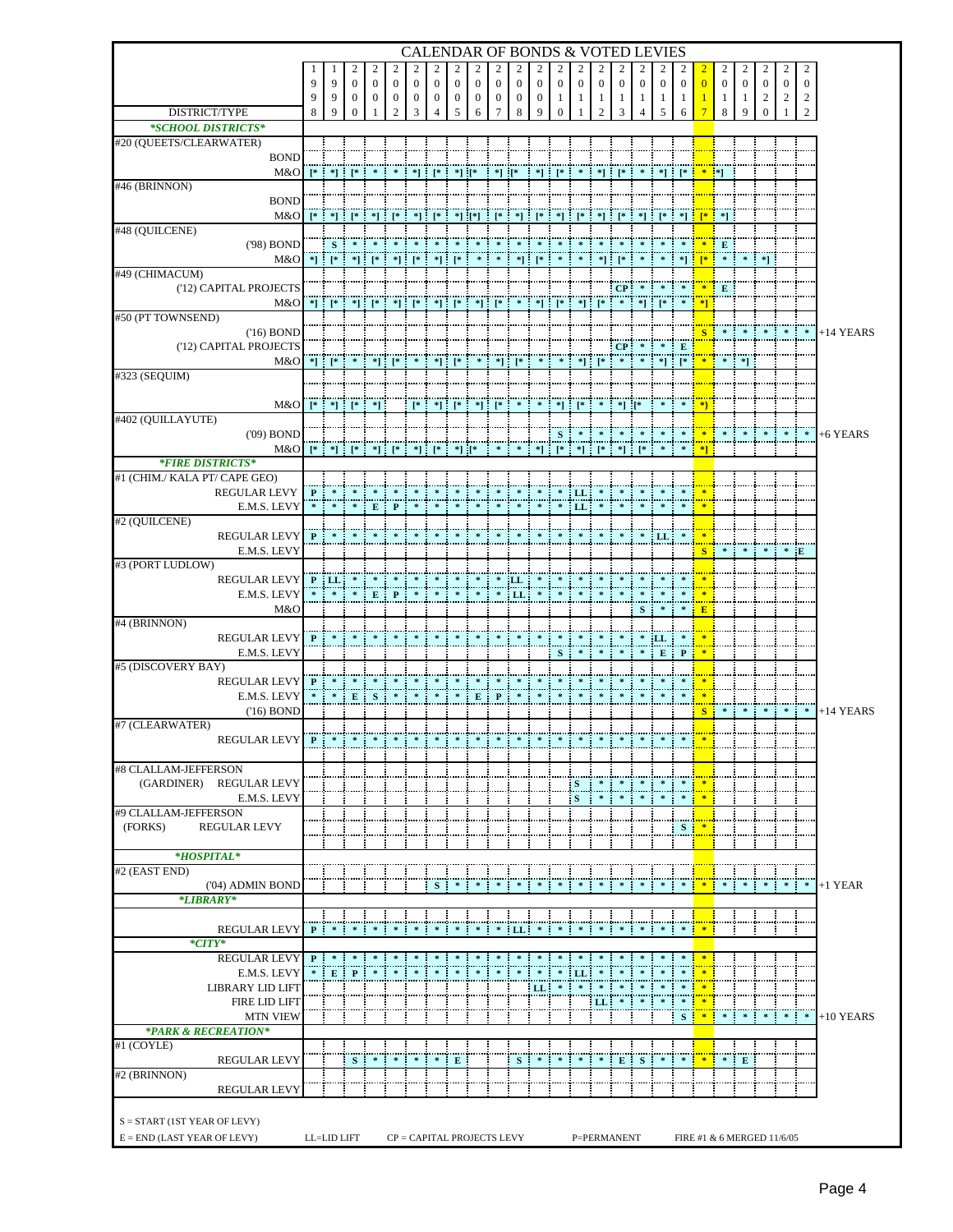|                 |                        | JEFFERSON COUNTY 2017 TAX LEVY RATES |                                |
|-----------------|------------------------|--------------------------------------|--------------------------------|
| <b>TAX CODE</b> | <b>TAXING DISTRICT</b> | FULL LEVY RATE /\$1000               | <b>SENIOR LEVY RATE/\$1000</b> |
| 100             | C-50H2                 | 10.1623683021                        | 7.3238883919                   |
| 101             | 1-50H2L1               | 8.5728901877                         | 5.8404883064                   |
| 102             | 1-50E1H2L1             | 9.0727806416                         | 6.3403787603                   |
| 103             | 1-50E5H2L1             | 9.5288793563                         | 6.3404882792                   |
| 106             | 1-50E8H2L1             | 9.0728901877                         | 6.3404883064                   |
| 107             | 1-50E8H2C3L1           | 9.1336421183                         | 6.4012402370                   |
| 111             | 1-50F1E1H2L1           | 10.4028114905                        | 7.6704096092                   |
| 119             | 1-50F1E1H2L1 FARM      | 8.3725281493                         | 5.6401262680                   |
| 151             | 1-50F5E5H2L1           | 10.5288793563                        | 7.3404882792                   |
| 181             | 1-50F8E8H2C3L1         | 10.4692128594                        | 7.7368109781                   |
| 201             | 1-49H2L1               | 8.3876035489                         | 5.8404883064                   |
| 202             | 1-49E1H2L1             | 8.8874940028                         | 6.3403787603                   |
| 203             | 1-49E3H2L1             | 8.8876035484                         | 6.3404883059                   |
| 205             | 1-49E2H2L1P1           | 9.0365735609                         | 6.4894583184                   |
| 206             | 1-49E2H2L1             | 8.8876035489                         | 6.3404883064                   |
| 211             | 1-49F1E1H2L1           | 10.2175248517                        | 7.6704096092                   |
| 219             | 1-49F1E1H2L1 FARM      | 8.1872415105                         | 5.6401262680                   |
| 221             | 1-49F2E2H2L1           | 10.1566100926                        | 7.6094948501                   |
| 222             | 1-49F2E2H2L1P1         | 10.3055801046                        | 7.7584648621                   |
| 231             | 1-49F3E3H2L1           | 10.8954009674                        | 7.8404883059                   |
| 232             | 1-49F3E3W1H2L1         | 10.8954009674                        | 7.8404883059                   |
| 300             | 1-48H2C2L1Z2           | 7.9558349960                         | 5.8830039756                   |
| 301             | 1-48E2H2C2L1           | 8.4558349960                         | 6.3830039756                   |
| 302             | 1-48E2H2C2L1P1         | 8.6048050080                         | 6.5319739876                   |
| 303             | 1-48E2H2C2L1Z2         | 8.4558349960                         | 6.3830039756                   |
| 304             | 1-48E2H2C2L1Z1         | 8.4558349960                         |                                |
| 305             | 1-48E5H2C2L1           |                                      | 6.3830039756                   |
| 306             | 1-48E3H2C2L1P1         | 8.9118241646<br>8.6048050075         | 6.3830039484<br>6.5319739871   |
| 307             | 1-48E2H2C2L1Z3         |                                      |                                |
|                 |                        | 8.4558349960                         | 6.3830039756                   |
| 308             | 1-48H2C2L1             | 7.9558349960                         | 5.8830039756                   |
| 309             | 1-48H2C2L1Z3           | 7.9558349960                         | 5.8830039756                   |
| 320             | 1-48F2E2H2C2L1Z2       | 9.7248415397                         | 7.6520105193                   |
| 321             | 1-48F2E2H2C2L1         | 9.7248415397                         | 7.6520105193                   |
| 323             | 1-48F2E2H2C2L1P1       | 9.8738115517                         | 7.8009805313                   |
| 324             | 1-48F2E2H2C2L1Z3       | 9.7248415397                         | 7.6520105193                   |
| 329             | 1-48F2E2H2C2L1 FARM    | 7.6945581985                         | 5.6217271781                   |
| 331             | 1-48F3E3H2C2L1P1       | 10.6126024265                        | 8.0319739871                   |
| 351             | 1-48F5E5H2C2L1         | 9.9118241646                         | 7.3830039484                   |
| 401             | 1-46E4H2C1L1P2         | 7.5040839346                         | 6.3595283703                   |
| 402             | 1-46E4H2C1L1P2Z1       | 7.5040839346                         | 6.3595283703                   |
| 403             | 1-46E4H2C1L1P2Z2       | 7.5040839346                         | 6.3595283703                   |
| 404             | 1-46E4H2L1P2           | 7.4850438707                         | 6.3404883064                   |
| 405             | 1-46E4H2L1P2Z1         | 7.4850438707                         | 6.3404883064                   |
| 406             | 1-46E4H2L1P2Z2         | 7.4850438707                         | 6.3404883064                   |
| 440             | 1-46F4E4H2C1L1P2Z1     | 8.7900477854                         | 7.6454922211                   |
| 441             | 1-46F4E4H2C1L1P2       | 8.7900477854                         | 7.6454922211                   |
| 442             | 1-46F4E4W2H2C1L1P2     | 8.7900477854                         | 7.6454922211                   |
| 443             | 1-46F4E4H2C1L1P2Z2     | 8.7900477854                         | 7.6454922211                   |
| 444             | 1-46F4E4H2L1P2         | 8.7710077215                         | 7.6264521572                   |
| 445             | 1-46F4E4H2L1P2Z1       | 8.7710077215                         | 7.6264521572                   |
| 446             | 1-46F4E4H2L1P2Z2       | 8.7710077215                         | 7.6264521572                   |
| 501             | $1 - 20L1$             | 7.3267848490                         | 5.7522769872                   |
| 502             | 1-20H1L1               | 8.0767848490                         | 6.5022769872                   |
| 571             | 1-20F7H1L1             | 8.7514549150                         | 7.1769470532                   |
| 601             | 1-402H1L1              | 10.1476873320                        | 6.5022769872                   |
| 691             | 1-402F9H1L1            | 10.9141640769                        | 7.2687537321                   |
| 703             | 1-323E8H2C3L1          | 7.8285669288                         | 6.4012402370                   |
| 781             | 1-323F8E8H2C3L1        | 9.1641376699                         | 7.7368109781                   |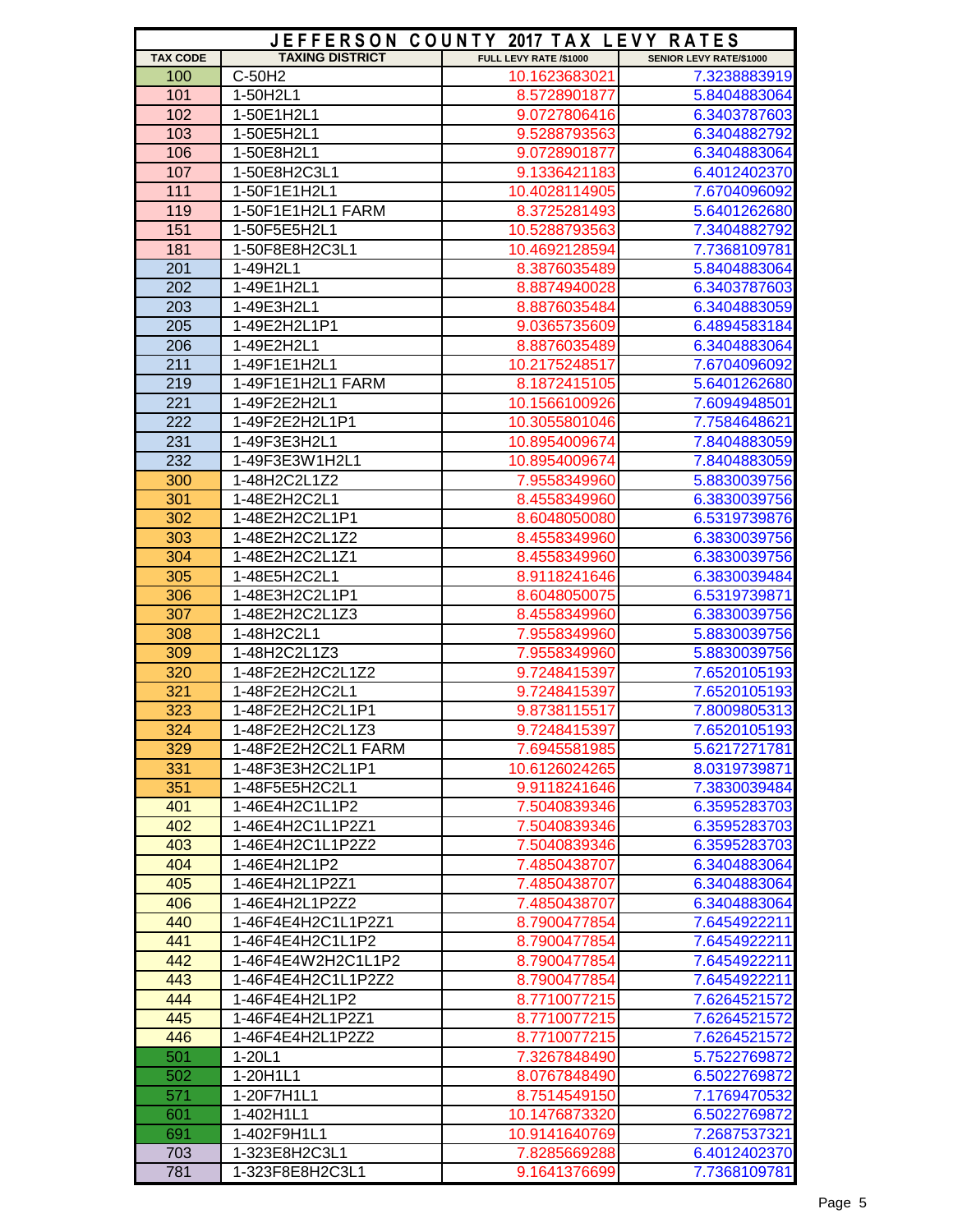|                 |             |                                      | JEFFERSON COUNTY 2016/2017 LEVY RATE COMPARISONS |                              |                          |                              |                              |                    |
|-----------------|-------------|--------------------------------------|--------------------------------------------------|------------------------------|--------------------------|------------------------------|------------------------------|--------------------|
|                 | <b>TAX</b>  | <b>TAXING</b>                        |                                                  |                              | <b>LEVY RATE /\$1000</b> |                              |                              |                    |
|                 | <b>CODE</b> | <b>DISTRICT</b>                      | <b>2017 FULL</b>                                 | <b>2016 FULL</b>             | %DIFF.                   | 2017 SENIOR                  | 2016 SENIOR                  | %DIFF.             |
| <b>City</b>     | 100         | C-50H2                               | 10.1623683021                                    | 9.7694354509                 | 4.0%                     | 7.3238883919                 | 7.6009004383                 | $-3.6%$            |
| SD #50          | 101         | 1-50H2L1                             | 8.5728901877                                     | 8.1156584617                 | 5.6%                     | 5.8404883064                 | 5.9980245016                 | $-2.6%$            |
| (Outside        | 102         | 1-50E1H2L1                           | 9.0727806416                                     | 8.6156584617                 | 5.3%                     | 6.3403787603                 | 6.4980245016                 | $-2.4%$            |
| Port            | 103         | 1-50E5H2L1                           | 9.5288793563                                     | 8.6156584207                 | 10.6%                    | 6.3404882792                 | 6.4980244606                 | $-2.4%$            |
| Townsend)       | 106         | 1-50E8H2L1                           | 9.0728901877                                     | 8.6016429024                 | 5.5%                     | 6.3404883064                 | 6.4840089423                 | $-2.2%$            |
|                 | 107         | 1-50E8H2C3L1                         | 9.1336421183                                     | 8.6667929042                 | 5.4%                     | 6.4012402370                 | 6.5491589441                 | $-2.3%$            |
|                 | 111         | 1-50F1E1H2L1                         | 10.4028114905                                    | 9.9456868502                 | 4.6%                     | 7.6704096092                 | 7.8280528901                 | $-2.0%$            |
|                 | 119         | 1-50F1E1H2L1 FARM                    | 8.3725281493<br>10.5288793563                    | 7.8381653830                 | 6.8%                     | 5.6401262680                 | 5.7205314229                 | $-1.4%$            |
|                 | 151         | 1-50F5E5H2L1                         |                                                  | 9.6156583506                 | 9.5%<br>4.1%             | 7.3404882792                 | 7.4980243905                 | $-2.1%$            |
| SD #49          | 181         | 1-50F8E8H2C3L1                       | 10.4692128594                                    | 10.0599014147                |                          | 7.7368109781                 | 7.9422674546                 | $-2.6%$            |
| Chimacum        | 201<br>202  | 1-49H2L1<br>1-49E1H2L1               | 8.3876035489<br>8.8874940028                     | 8.5500179627<br>9.0500179627 | $-1.9%$<br>$-1.8%$       | 5.8404883064<br>6.3403787603 | 5.9980245016<br>6.4980245016 | $-2.6%$            |
|                 | 203         | 1-49E3H2L1                           | 8.8876035484                                     | 9.0500179627                 | $-1.8%$                  | 6.3404883059                 | 6.4980245016                 | $-2.4%$<br>$-2.4%$ |
|                 | 205         | 1-49E2H2L1P1                         | 9.0365735609                                     | 8.7000179480                 | 3.9%                     | 6.4894583184                 | 6.1480244869                 | 5.6%               |
|                 | 206         | 1-49E2H2L1                           | 8.8876035489                                     |                              |                          | 6.3404883064                 |                              |                    |
|                 | 211         | 1-49F1E1H2L1                         | 10.2175248517                                    | 10.3800463512                | $-1.6%$                  | 7.6704096092                 | 7.8280528901                 | $-2.0%$            |
|                 | 219         | 1-49F1E1H2L1 FARM                    | 8.1872415105                                     | 8.2725248840                 | $-1.0%$                  | 5.6401262680                 | 5.7205314229                 | $-1.4%$            |
|                 | 221         | 1-49F2E2H2L1                         | 10.1566100926                                    | 9.8023517158                 | 3.6%                     | 7.6094948501                 | 7.2503582547                 | 5.0%               |
|                 | 222         | 1-49F2E2H2L1P1                       | 10.3055801046                                    | 9.9523517011                 | 3.5%                     | 7.7584648621                 | 7.4003582400                 | 4.8%               |
|                 | 231         | 1-49F3E3H2L1                         | 10.8954009674                                    | 11.1129524939                | $-2.0%$                  | 7.8404883059                 | 7.9980245016                 | $-2.0%$            |
|                 | 232         | 1-49F3E3W1H2L1                       | 10.8954009674                                    | 11.1129524939                | $-2.0%$                  | 7.8404883059                 | 7.9980245016                 | $-2.0%$            |
| <b>SD #48</b>   | 300         | 1-48H2C2L1Z2                         | 7.9558349960                                     |                              |                          | 5.8830039756                 |                              |                    |
| Quilcene        | 301         | 1-48E2H2C2L1                         | 8.4558349960                                     | 8.1086409188                 | 4.3%                     | 6.3830039756                 | 6.0342202214                 | 5.8%               |
|                 | 302         | 1-48E2H2C2L1P1                       | 8.6048050080                                     | 8.2586409041                 | 4.2%                     | 6.5319739876                 | 6.1842202067                 | 5.6%               |
|                 | 303         | 1-48E2H2C2L1Z2                       | 8.4558349960                                     | 8.1086409188                 | 4.3%                     | 6.3830039756                 | 6.0342202214                 | 5.8%               |
|                 | 304         | 1-48E2H2C2L1Z1                       | 8.4558349960                                     | 8.1086409188                 | 4.3%                     | 6.3830039756                 | 6.0342202214                 | 5.8%               |
|                 | 305         | 1-48E5H2C2L1                         | 8.9118241646                                     | 8.6086408778                 | 3.5%                     | 6.3830039484                 | 6.5342201804                 | $-2.3%$            |
|                 | 306         | 1-48E3H2C2L1P1                       | 8.6048050075                                     | 8.7586409041                 | $-1.8%$                  | 6.5319739871                 | 6.6842202067                 | $-2.3%$            |
|                 | 307         | 1-48E2H2C2L1Z3                       | 8.4558349960                                     | 8.1086409188                 | 4.3%                     | 6.3830039756                 | 6.0342202214                 | 5.8%               |
|                 | 308         | 1-48H2C2L1                           | 7.9558349960                                     |                              |                          | 5.8830039756                 |                              |                    |
|                 | 309         | 1-48H2C2L1Z3                         | 7.9558349960                                     |                              |                          | 5.8830039756                 |                              |                    |
|                 | 320         | 1-48F2E2H2C2L1Z2                     | 9.7248415397                                     | 9.3609746719                 | 3.9%                     | 7.6520105193                 | 7.2865539745                 | 5.0%               |
|                 | 321         | 1-48F2E2H2C2L1                       | 9.7248415397                                     | 9.3609746719                 | 3.9%                     | 7.6520105193                 | 7.2865539745                 | 5.0%               |
|                 | 323         | 1-48F2E2H2C2L1P1                     | 9.8738115517                                     | 9.5109746572                 | 3.8%                     | 7.8009805313                 | 7.4365539598                 | 4.9%               |
|                 | 324         | 1-48F2E2H2C2L1Z3                     | 9.7248415397                                     | 9.3609746719                 | 3.9%                     | 7.6520105193                 | 7.2865539745                 | 5.0%               |
|                 | 329         | 1-48F2E2H2C2L1 FARM                  | 7.6945581985                                     | 7.2534532047                 | 6.1%                     | 5.6217271781                 | 5.1790325073                 | 8.5%               |
|                 | 331         | 1-48F3E3H2C2L1P1                     | 10.6126024265                                    | 10.8215754353                | $-1.9%$                  | 8.0319739871                 | 8.1842202067                 | $-1.9%$            |
|                 | 351         | 1-48F5E5H2C2L1                       | 9.9118241646                                     | 9.6086408077                 | 3.2%                     | 7.3830039484                 | 7.5342201103                 | $-2.0%$            |
| SD #46          | 401         | 1-46E4H2C1L1P2                       | 7.5040839346                                     | 7.6563997837                 | $-2.0%$                  | 6.3595283703                 | 6.5170963894                 | $-2.4%$            |
| <b>Brinnon</b>  | 402         | 1-46E4H2C1L1P2Z1                     | 7.5040839346                                     | 7.6563997837                 | $-2.0%$                  | 6.3595283703                 | 6.5170963894                 | $-2.4%$            |
|                 | 403         | 1-46E4H2C1L1P2Z2                     | 7.5040839346                                     | 7.6563997837                 | $-2.0%$                  | 6.3595283703                 | 6.5170963894                 | $-2.4%$            |
|                 | 404         | 1-46E4H2L1P2                         | 7.4850438707                                     | 7.6373278902                 | $-2.0%$                  | 6.3404883064                 | 6.4980244959                 | $-2.4%$            |
|                 | 405         | 1-46E4H2L1P2Z1                       | 7.4850438707                                     | 7.6373278902                 | $-2.0%$                  | 6.3404883064                 | 6.4980244959                 | $-2.4%$            |
|                 | 406         | 1-46E4H2L1P2Z2                       | 7.4850438707                                     | 7.6373278902                 | $-2.0%$                  | 6.3404883064                 | 6.4980244959                 | $-2.4%$            |
|                 | 440         | 1-46F4E4H2C1L1P2Z1                   | 8.7900477854                                     | 8.9281795156                 | $-1.5%$                  | 7.6454922211                 | 7.7888761213                 | $-1.8%$            |
|                 | 441         | 1-46F4E4H2C1L1P2                     | 8.7900477854                                     | 8.9281795156                 | $-1.5%$                  | 7.6454922211                 | 7.7888761213                 | $-1.8%$            |
|                 | 442         | 1-46F4E4W2H2C1L1P2                   | 8.7900477854                                     | 8.9281795156                 | $-1.5%$                  | 7.6454922211                 | 7.7888761213                 | $-1.8%$            |
|                 | 443         | 1-46F4E4H2C1L1P2Z2                   | 8.7900477854                                     | 8.9281795156                 | $-1.5%$                  | 7.6454922211                 | 7.7888761213                 | $-1.8%$            |
|                 | 444         | 1-46F4E4H2L1P2                       | 8.7710077215                                     | 8.9091076221                 | $-1.6%$                  | 7.6264521572                 | 7.7698042278                 | $-1.8%$            |
|                 | 445<br>446  | 1-46F4E4H2L1P2Z1<br>1-46F4E4H2L1P2Z2 | 8.7710077215<br>8.7710077215                     | 8.9091076221<br>8.9091076221 | $-1.6%$                  | 7.6264521572                 | 7.7698042278<br>7.7698042278 | $-1.8%$            |
| <b>West End</b> | 501         | $1 - 20L1$                           | 7.3267848490                                     | 7.5465630465                 | $-1.6%$<br>$-2.9%$       | 7.6264521572                 |                              | $-1.8%$<br>$-2.6%$ |
|                 | 502         | 1-20H1L1                             | 8.0767848490                                     | 8.2965630123                 | $-2.6%$                  | 5.7522769872<br>6.5022769872 | 5.9067203079<br>6.6567202737 | $-2.3%$            |
|                 | 571         | 1-20F7H1L1                           | 8.7514549150                                     | 8.9579024274                 | $-2.3%$                  | 7.1769470532                 | 7.3180596888                 | $-1.9%$            |
|                 | 601         | 1-402H1L1                            | 10.1476873320                                    | 10.1947210113                | $-0.5%$                  | 6.5022769872                 | 6.6567202737                 | $-2.3%$            |
|                 | 691         | 1-402F9H1L1                          | 10.9141640769                                    | 10.9447210113                | $-0.3%$                  | 7.2687537321                 | 7.4067202737                 | $-1.9%$            |
| Gardiner        | 703         | 1-323E8H2C3L1                        | 7.8285669288                                     | 8.0657381230                 | $-2.9%$                  | 6.4012402370                 | 6.5491589441                 | $-2.3%$            |
|                 | 781         | 1-323F8E8H2C3L1                      | 9.1641376699                                     | 9.4588466335                 | $-3.1%$                  | 7.7368109781                 | 7.9422674546                 | $-2.6%$            |
|                 |             |                                      |                                                  |                              |                          |                              |                              |                    |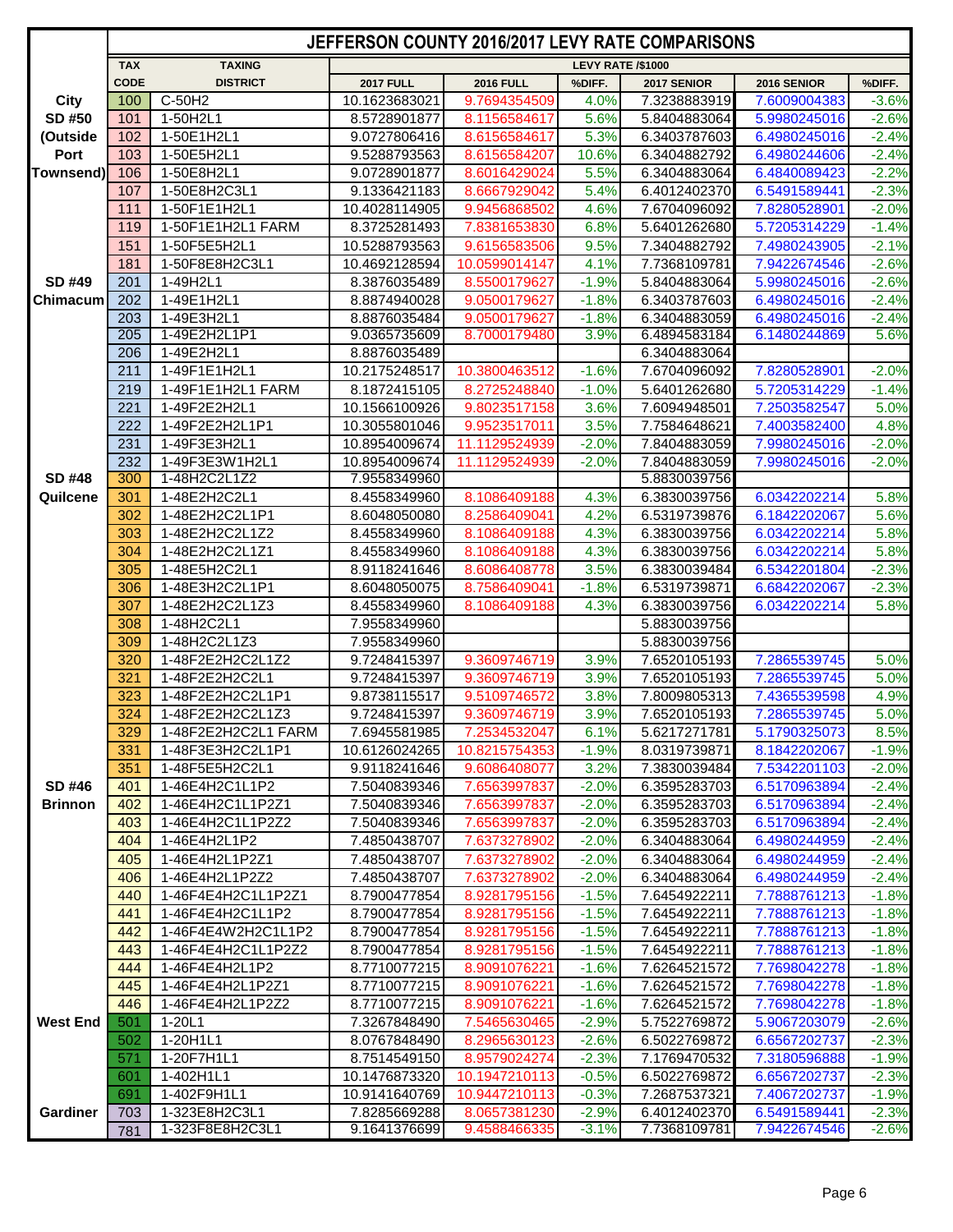|                                    |              | 2017 BREAKDOWN OF TAXING DISTRICTS: |              |
|------------------------------------|--------------|-------------------------------------|--------------|
|                                    |              |                                     |              |
| STATE LEVY (SCHOOL):               | 2.0302833412 | SCHOOL DIST #20: M&O                | 1.5745078618 |
|                                    |              | SCHOOL DIST #46: M&O                | 1.1445555643 |
| <b>COUNTY Current Expense</b>      | 1.5761838244 | SCHOOL DIST #48: Bond               | 0.4855678111 |
| <b>Mental Health</b>               | 0.0090934417 | SCHOOL DIST #48: M&O                | 1.5872632093 |
| <b>Development Disabilities</b>    | 0.0090934417 | SCHOOL DIST #49: Capital Project    | 0.7484424370 |
| Veteran's Relief                   | 0.0092078903 | SCHOOL DIST #49: M&O                | 1.7986728055 |
| <b>COUNTY Total:</b>               | 1.6035785981 | SCHOOL DIST #50: Bond               | 1.1781568651 |
|                                    |              | SCHOOL DIST #50: M&O                | 1.5542450162 |
| <b>COUNTY Conservation Futures</b> | 0.0480828200 | SCHOOL DIST #323: M&O               | 1.4273266918 |
|                                    |              | SCHOOL DIST #402: Bond              | 2.2042455597 |
| <b>COUNTY ROADS: General</b>       | 1.0643993518 | SCHOOL DIST #402: M&O               | 1.4411647851 |
| COUNTY ROADS: Diversion to C.E.    | 0.2111540473 |                                     |              |
| <b>COUNTY ROADS Total:</b>         | 1.2755533991 |                                     |              |
|                                    |              |                                     |              |
| CITY OF P.T.: General              | 1.5533437351 | FIRE DIST #1: General               | 1.3300308489 |
| CITY OF P.T.: Library LID Lift     | 0.7221720044 | FIRE DIST #2: General               | 1.2690065437 |
| CITY OF P.T.: Fire LID Lift        | 0.4769433248 | FIRE DIST #3: General               | 1.5000000000 |
| CITY OF P.T. Total:                | 2.7524590643 | FIRE DIST #3: $M & O$               | 0.5077974190 |
|                                    |              | FIRE DIST #4: General               | 1.2859638508 |
| CITY OF P.T.: Mt. View Bond        | 0.1060780289 | FIRE DIST #5: General               | 1.0000000000 |
|                                    |              | FIRE DIST #5: Bond                  | 0.4559891958 |
| PORT OF P.T.: General              | 0.1980007099 | FIRE DIST #7: General               | 0.6746700660 |
|                                    |              | CLALL-JEFF FIRE DIST #8: General    | 1.3355707411 |
| LIBRARY DIST #1: General           | 0.4935055794 | CLALL-JEFF FIRE DIST #9: General    | 0.7664767449 |
|                                    |              |                                     |              |
| HOSPITAL DIST #1: General          | 0.7500000000 | CITY OF P.T.: E.M.S.                | 0.4999999997 |
|                                    |              | FIRE DIST #1: E.M.S.                | 0.4998904539 |
| HOSPITAL DIST #2: General          | 0.0418108467 | FIRE DIST #2: E.M.S.                | 0.5000000000 |
| HOSPITAL DIST #2: 2004 Admin Bor   | 0.0464004725 | FIRE DIST #3: E.M.S.                | 0.4999999995 |
| HOSPITAL #2 total:                 | 0.0882113192 | FIRE DIST #4: E.M.S.                | 0.5000000000 |
|                                    |              | FIRE DIST #5: E.M.S.                | 0.4999999728 |
| <b>CEMETERY DIST #1: General</b>   | 0.0190400639 | CLALL-JEFF FIRE DIST #8: E.M.S.     | 0.5000000000 |
| <b>CEMETERY DIST #2: General</b>   | 0.0425156692 |                                     |              |
| <b>CEMETERY DIST #3: General</b>   | 0.0607519306 | PARK & REC DIST #1: General         | 0.1489700120 |
|                                    |              | PARK & REC DIST #2: General         | 0.0000000000 |
| P.U.D. #1: General                 | 0.1032725395 |                                     |              |
|                                    |              |                                     |              |

Г

ł,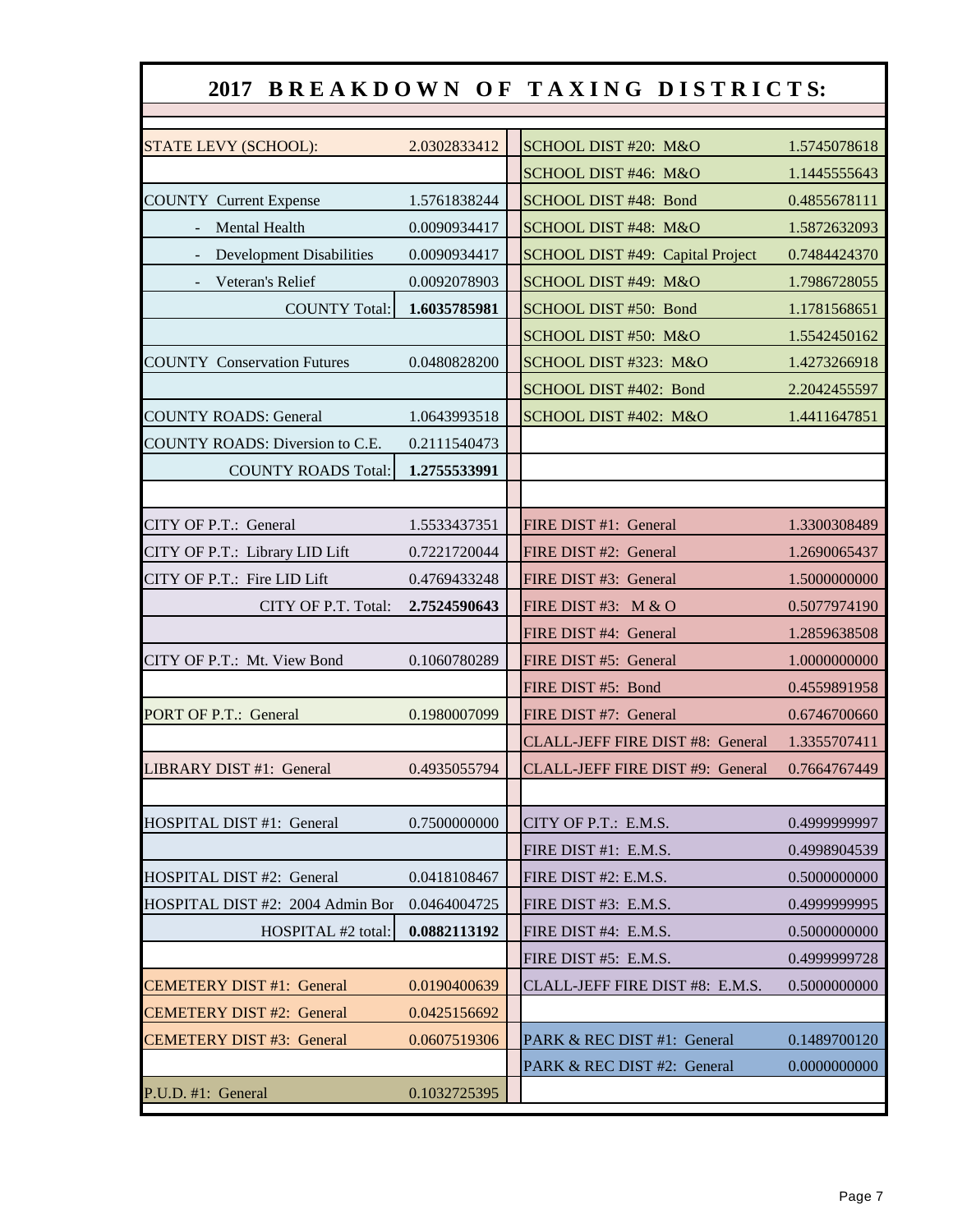|               |                   |                         |              |                           |              |               |              |                         | <b>JEFFERSON COUNTY COMPOSITE LEVY RATES FOR 2017</b> |                               |                        |              |                        |              |               |
|---------------|-------------------|-------------------------|--------------|---------------------------|--------------|---------------|--------------|-------------------------|-------------------------------------------------------|-------------------------------|------------------------|--------------|------------------------|--------------|---------------|
|               |                   |                         |              |                           |              | <b>TAXING</b> |              |                         | DISTRICTS                                             |                               |                        |              |                        |              |               |
| <b>TAX</b>    |                   | $C$ F<br>0 <sub>U</sub> |              |                           | C<br>O       |               | s            | г                       |                                                       |                               | $\circ$                | C<br>E       | л.                     |              | <b>FULL</b>   |
| c<br>$\Omega$ | C<br>$\circ$      | $N$ T<br>s u            |              |                           | R            |               | т            | o<br>C                  |                                                       |                               | s                      | M<br>E       | B                      |              |               |
| D             | U                 | E R                     | P            |                           | $\Omega$     | C             | т            | A                       | F                                                     |                               |                        | $\mathbf T$  | R                      | P            |               |
| F             | N                 | R E                     | $\Omega$     |                           | А            |               | F            | L                       |                                                       | Е                             |                        | E            | Α                      | A            |               |
| <b>AREA</b>   | $\mathsf{T}$<br>Y | $\mathsf{v}$<br>s<br>Е  | R<br>т       | U<br>D                    | D<br>s       | T<br>Y        | LEVY         | <b>SCHOOL</b>           | R<br>Е                                                | M<br>s                        | A                      | R<br>Y       | R<br>Υ                 | R<br>ĸ       | <b>TOTAL</b>  |
|               |                   |                         |              |                           |              |               |              | S.D.#50                 |                                                       | <b>EMS CITY</b>               | H.D.#2                 |              |                        |              |               |
| 100           | 1.6035785981      | 0.0480828200            | 0.1980007099 | 0.1032725395              |              | 2.8585370932  | 2.0302833412 | 2.7324018813            |                                                       | 0.4999999997                  | 0.0882113192           |              |                        |              | 10.1623683021 |
|               |                   |                         |              |                           |              |               |              | S.D.#50                 |                                                       |                               | H.D.#2                 |              | L.D.#1                 |              |               |
| 101           | 1.6035785981      | 0.0480828200            | 0.1980007099 | 0.1032725395              | 1.2755533991 |               | 2.0302833412 | 2.7324018813            |                                                       |                               | 0.0882113192           |              | 0.4935055794           |              | 8.5728901877  |
|               |                   |                         |              |                           |              |               |              | S.D.#50                 |                                                       | <b>EMS#1</b>                  | H.D.#2                 |              | L.D.#1                 |              |               |
| 102           | 1.6035785981      | 0.0480828200            | 0.1980007099 | 0.1032725395              | 1.2755533991 |               | 2.0302833412 | 2.7324018813<br>S.D.#50 | F.D.#5 BOND                                           | 0.4998904539<br><b>EMS #5</b> | 0.0882113192<br>H.D.#2 |              | 0.4935055794<br>L.D.#1 |              | 9.0727806416  |
| 103           | 1.6035785981      | 0.0480828200            | 0.1980007099 | 0.1032725395              | 1.2755533991 |               | 2.0302833412 | 2.7324018813            | 0.4559891958                                          | 0.4999999728                  | 0.0882113192           |              | 0.4935055794           |              | 9.5288793563  |
|               |                   |                         |              |                           |              |               |              | S.D.#50                 |                                                       | EMS#8                         | H.D.#2                 |              | L.D.#1                 |              |               |
| 106           | 1.6035785981      | 0.0480828200            | 0.1980007099 | 0.1032725395              | 1.2755533991 |               | 2.0302833412 | 2.7324018813            |                                                       | 0.5000000000                  | 0.0882113192           |              | 0.4935055794           |              | 9.0728901877  |
|               |                   |                         |              |                           |              |               |              | S.D.#50                 |                                                       | <b>EMS#8</b>                  | H.D.#2                 | C.D.#3       | L.D.#1                 |              |               |
| 107           | 1.6035785981      | 0.0480828200            | 0.1980007099 | 0.1032725395              | 1.2755533991 |               | 2.0302833412 | 2.7324018813<br>S.D.#50 | F.D.#1                                                | 0.5000000000<br><b>EMS#1</b>  | 0.0882113192<br>H.D.#2 | 0.0607519306 | 0.4935055794<br>L.D.#1 |              | 9.1336421183  |
| 111           | 1.6035785981      | 0.0480828200            | 0.1980007099 | 0.1032725395              | 1.2755533991 |               | 2.0302833412 | 2.7324018813            | 1.3300308489                                          | 0.4998904539                  | 0.0882113192           |              | 0.4935055794           |              | 10.4028114905 |
|               |                   |                         |              |                           |              |               |              | S.D.#50                 | F.D.#1                                                | <b>EMS#1</b>                  | H.D.#2                 |              | L.D.#1                 |              |               |
| 119           | 1.6035785981      | 0.0480828200            | 0.1980007099 | 0.1032725395              | 1.2755533991 |               |              | 2.7324018813            | 1.3300308489                                          | 0.4998904539                  | 0.0882113192           |              | 0.4935055794           |              | 8.3725281493  |
|               |                   |                         |              |                           |              |               |              | S.D.#50                 | F.D.#5                                                | <b>EMS#5</b>                  | H.D.#2                 |              | L.D.#1                 |              |               |
| 151           | 1.6035785981      | 0.0480828200            | 0.1980007099 | 0.1032725395              | 1.2755533991 |               | 2.0302833412 | 2.7324018813<br>S.D.#50 | 1.4559891958<br>F.D. #8                               | 0.4999999728<br>EMS#8         | 0.0882113192<br>H.D.#2 | C.D.#3       | 0.4935055794<br>L.D.#1 |              | 10.5288793563 |
| 181           | 1.6035785981      | 0.0480828200            | 0.1980007099 | 0.1032725395              | 1.2755533991 |               | 2.0302833412 | 2.7324018813            | 1.3355707411                                          | 0.5000000000                  | 0.0882113192           | 0.0607519306 | 0.4935055794           |              | 10.4692128594 |
|               |                   |                         |              |                           |              |               |              | S.D.#49                 |                                                       |                               | H.D.#2                 |              | L.D.#1                 |              |               |
| 201           | 1.6035785981      | 0.0480828200            | 0.1980007099 | 0.1032725395              | 1.2755533991 |               | 2.0302833412 | 2.5471152425            |                                                       |                               | 0.0882113192           |              | 0.4935055794           |              | 8.3876035489  |
|               |                   |                         |              |                           |              |               |              | S.D.#49                 |                                                       | <b>EMS#1</b>                  | H.D.#2                 |              | L.D.#1                 |              |               |
| 202           | 1.6035785981      | 0.0480828200            | 0.1980007099 | 0.1032725395              | 1.2755533991 |               | 2.0302833412 | 2.5471152425            |                                                       | 0.4998904539                  | 0.0882113192           |              | 0.4935055794           |              | 8.8874940028  |
| 203           | 1.6035785981      | 0.0480828200            | 0.1980007099 | 0.1032725395              | 1.2755533991 |               | 2.0302833412 | S.D.#49<br>2.5471152425 |                                                       | EMS#3<br>0.4999999995         | H.D.#2<br>0.0882113192 |              | L.D.#1<br>0.4935055794 |              | 8.8876035484  |
|               |                   |                         |              |                           |              |               |              | S.D.#49                 |                                                       | <b>EMS#2</b>                  | H.D.#2                 |              | L.D.#1                 | P.&R.#1      |               |
| 205           | 1.6035785981      | 0.0480828200            | 0.1980007099 | 0.1032725395              | 1.2755533991 |               | 2.0302833412 | 2.5471152425            |                                                       | 0.5000000000                  | 0.0882113192           |              | 0.4935055794           | 0.1489700120 | 9.0365735609  |
|               |                   |                         |              |                           |              |               |              | S.D.#49                 |                                                       | <b>EMS#2</b>                  | H.D.#2                 |              | L.D.#1                 |              |               |
| 206           | 1.6035785981      | 0.0480828200            | 0.1980007099 | 0.1032725395              | 1.2755533991 |               | 2.0302833412 | 2.5471152425            |                                                       | 0.5000000000                  | 0.0882113192           |              | 0.4935055794           |              | 8.8876035489  |
| 211           | 1.6035785981      | 0.0480828200            | 0.1980007099 | 0.1032725395              | 1.2755533991 |               | 2.0302833412 | S.D.#49<br>2.5471152425 | F.D.#1<br>1.3300308489                                | <b>EMS#1</b><br>0.4998904539  | H.D.#2<br>0.0882113192 |              | L.D.#1<br>0.4935055794 |              | 10.2175248517 |
|               |                   |                         |              |                           |              |               |              | S.D.#49                 | F.D.#1                                                | <b>EMS#1</b>                  | H.D.#2                 |              | L.D.#1                 |              |               |
| 219           | 1.6035785981      | 0.0480828200            | 0.1980007099 | 0.1032725395              | 1.2755533991 |               |              | 2.5471152425            | 1.3300308489                                          | 0.4998904539                  | 0.0882113192           |              | 0.4935055794           |              | 8.1872415105  |
| 221           | 1.6035785981      | 0.0480828200            | 0.1980007099 | 0.1032725395              | 1.2755533991 |               | 2.0302833412 | S.D.#49<br>2.5471152425 | $F.D.+2$<br>1.2690065437                              | <b>EMS#2</b><br>0.5000000000  | H.D.#2<br>0.0882113192 |              | L.D.#1<br>0.4935055794 |              | 10.1566100926 |
|               |                   |                         |              |                           |              |               |              | S.D.#49                 | F.D.#2                                                | EMS#2                         | H.D.#2                 |              | L.D.#1                 | P.&R.#1      |               |
| 222           | 1.6035785981      | 0.0480828200            | 0.1980007099 | 0.1032725395              | 1.2755533991 |               | 2.0302833412 | 2.5471152425            | 1.2690065437                                          | 0.5000000000                  | 0.0882113192           |              | 0.4935055794           | 0.1489700120 | 10.3055801046 |
|               |                   |                         |              |                           |              |               |              | S.D.#49                 | F.D.#3                                                | <b>EMS#3</b>                  | H.D.#2                 |              | L.D.#1                 |              |               |
| 231           | 1.6035785981      | 0.0480828200            | 0.1980007099 | 0.1032725395 1.2755533991 |              |               | 2.0302833412 | 2.5471152425            | 2.0077974190                                          | 0.4999999995                  | 0.0882113192           |              | 0.4935055794           |              | 10.8954009674 |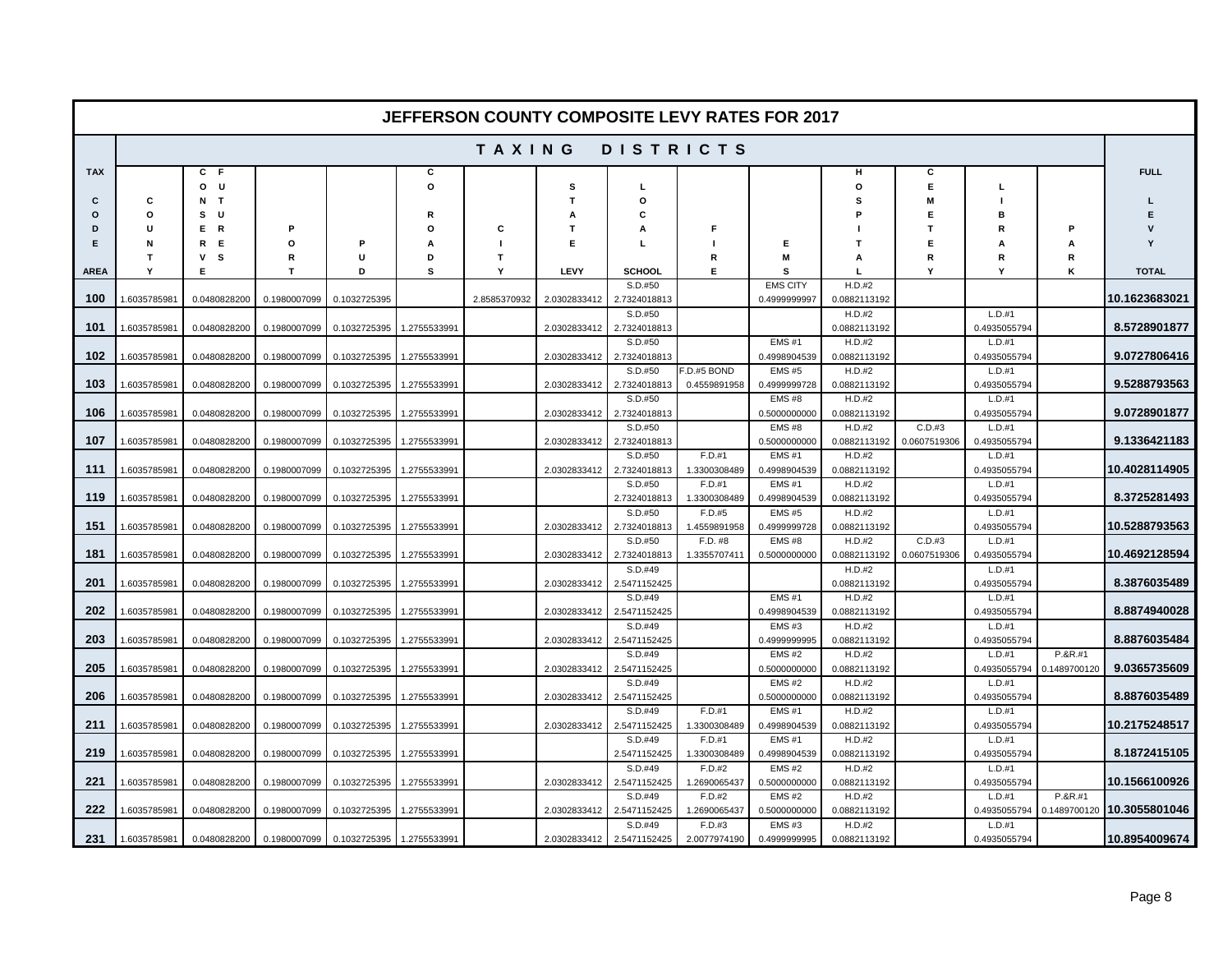|             |              |                   |              |                           |               |        |                  |                         | JEFFERSON COUNTY COMPOSITE LEVY RATES FOR 2017 (continued) |                              |                        |                        |                          |                         |               |
|-------------|--------------|-------------------|--------------|---------------------------|---------------|--------|------------------|-------------------------|------------------------------------------------------------|------------------------------|------------------------|------------------------|--------------------------|-------------------------|---------------|
|             |              |                   |              |                           |               | TAXING |                  |                         | <b>DISTRICTS</b>                                           |                              |                        |                        |                          |                         |               |
| <b>TAX</b>  |              | C<br>-F<br>o<br>U |              |                           | С<br>$\Omega$ |        | s                | г                       |                                                            |                              | н<br>$\mathbf{o}$      | C<br>E                 |                          |                         | <b>FULL</b>   |
| C           | c            | $N$ T             |              |                           |               |        | Т                | o                       |                                                            |                              | s                      | M                      |                          |                         |               |
| O<br>D      | $\circ$<br>u | U<br>s<br>Е.      | P            |                           | R<br>$\Omega$ | С      | Α<br>$\mathbf T$ | C<br>А                  | F                                                          |                              |                        | E<br>$\mathbf{T}$      | в<br>R                   | P                       |               |
| E           | N            | R<br>E<br>R       | $\circ$      | Р                         | A             | п      | F                | L                       | п                                                          | Е                            |                        | E                      | Α                        | A                       |               |
|             | T            | s<br>v            | R            | $\mathbf{U}$              | D             | T.     |                  |                         | R                                                          | M                            | A                      | R                      | R                        | R                       |               |
| <b>AREA</b> | Y            | Е                 | $\mathbf{T}$ | D                         | S             | Y      | SCHOOL           | SCHOOL                  | Е                                                          | s                            |                        | Y                      | ٧                        | ĸ                       | <b>TOTAL</b>  |
| 232         | 1.6035785981 | 0.0480828200      | 0.1980007099 | 0.1032725395              | 1.2755533991  |        | 2.0302833412     | S.D.#49<br>2.5471152425 | F.D.#3<br>2.0077974190                                     | EMS#3<br>0.4999999995        | H.D.#2<br>0.0882113192 |                        | L.D.#1<br>0.4935055794   |                         | 10.8954009674 |
| 300         | 1.6035785981 | 0.0480828200      | 0.1980007099 | 0.1032725395              | 1.2755533991  |        | 2.0302833412     | S.D.#48<br>2.0728310204 |                                                            |                              | H.D.#2<br>0.0882113192 | C.D.#2<br>0.0425156692 | $L.D.+1$<br>0.4935055794 |                         | 7.9558349960  |
|             |              |                   |              |                           |               |        |                  | S.D.#48                 |                                                            | <b>EMS#2</b>                 | H.D.#2                 | C.D.#2                 | L.D.#1                   |                         |               |
| 301         | 1.6035785981 | 0.0480828200      | 0.1980007099 | 0.1032725395              | 1.2755533991  |        | 2.0302833412     | 2.0728310204            |                                                            | 0.5000000000                 | 0.0882113192           | 0.0425156692           | 0.4935055794             |                         | 8.4558349960  |
|             |              |                   |              |                           |               |        |                  | S.D.#48                 |                                                            | <b>EMS#2</b>                 | H.D.#2                 | C.D.#2                 | L.D.#1                   | P.&R.#1                 |               |
| 302         | 1.6035785981 | 0.0480828200      | 0.1980007099 | 0.1032725395              | 1.2755533991  |        | 2.0302833412     | 2.0728310204            |                                                            | 0.5000000000                 | 0.0882113192           | 0.0425156692           | 0.4935055794             | 0.1489700120            | 8.6048050080  |
|             |              |                   |              |                           |               |        |                  | S.D.#48                 |                                                            | <b>EMS#2</b>                 | H.D.#2                 | C.D.#2                 | L.D.#1                   |                         |               |
| 303         | 1.6035785981 | 0.0480828200      | 0.1980007099 | 0.1032725395              | 1.2755533991  |        | 2.0302833412     | 2.0728310204            |                                                            | 0.5000000000                 | 0.0882113192           | 0.0425156692           | 0.4935055794             |                         | 8.4558349960  |
| 304         | 1.6035785981 | 0.0480828200      | 0.1980007099 | 0.1032725395              | 1.2755533991  |        | 2.0302833412     | S.D.#48<br>2.0728310204 |                                                            | <b>EMS#2</b><br>0.5000000000 | H.D.#2<br>0.0882113192 | C.D.#2<br>0.0425156692 | L.D.#1<br>0.4935055794   |                         | 8.4558349960  |
|             |              |                   |              |                           |               |        |                  | S.D.#48                 | $-D.$ #5 BOND                                              | <b>EMS#5</b>                 | H.D.#2                 | C.D.#2                 | L.D.#1                   |                         |               |
| 305         | 1.6035785981 | 0.0480828200      | 0.1980007099 | 0.1032725395              | 1.2755533991  |        | 2.0302833412     | 2.0728310204            | 0.4559891958                                               | 0.4999999728                 | 0.0882113192           | 0.0425156692           | 0.4935055794             |                         | 8.9118241646  |
|             |              |                   |              |                           |               |        |                  | S.D.#48                 |                                                            | <b>EMS#3</b>                 | H.D.#2                 | C.D.#2                 | L.D.#1                   | P.&R.#1                 |               |
| 306         | 1.6035785981 | 0.0480828200      | 0.1980007099 | 0.1032725395              | 1.2755533991  |        | 2.0302833412     | 2.0728310204            |                                                            | 0.4999999995                 | 0.0882113192           | 0.0425156692           | 0.4935055794             | 0.1489700120            | 8.6048050075  |
|             |              |                   |              |                           |               |        |                  | S.D.#48                 |                                                            | <b>EMS#2</b>                 | H.D.#2                 | C.D.#2                 | L.D.#1                   |                         |               |
| 307         | 1.6035785981 | 0.0480828200      | 0.1980007099 | 0.1032725395              | 1.2755533991  |        | 2.0302833412     | 2.0728310204<br>S.D.#48 |                                                            | 0.5000000000                 | 0.0882113192<br>H.D.#2 | 0.0425156692<br>C.D.#2 | 0.4935055794<br>L.D.#1   |                         | 8.4558349960  |
| 308         | 1.6035785981 | 0.0480828200      | 0.1980007099 | 0.1032725395              | 1.2755533991  |        | 2.0302833412     | 2.0728310204            |                                                            |                              | 0.0882113192           | 0.0425156692           | 0.4935055794             |                         | 7.9558349960  |
| 309         | 1.6035785981 | 0.0480828200      | 0.1980007099 | 0.1032725395              | 1.2755533991  |        | 2.0302833412     | S.D.#48<br>2.0728310204 |                                                            |                              | H.D.#2<br>0.0882113192 | C.D.#2<br>0.0425156692 | L.D.#1<br>0.4935055794   |                         | 7.9558349960  |
|             |              |                   |              |                           |               |        |                  | S.D.#48                 | F.D.#2                                                     | EMS#2                        | H.D.#2                 | C.D.#2                 | L.D.#1                   |                         |               |
| 320         | 1.6035785981 | 0.0480828200      | 0.1980007099 | 0.1032725395              | 1.2755533991  |        | 2.0302833412     | 2.0728310204            | 1.2690065437                                               | 0.5000000000                 | 0.0882113192           | 0.0425156692           | 0.4935055794             |                         | 9.7248415397  |
|             |              |                   |              |                           |               |        |                  | S.D.#48                 | F.D.#2                                                     | <b>EMS#2</b>                 | H.D.#2                 | C.D.#2                 | L.D.#1                   |                         |               |
| 321         | 1.6035785981 | 0.0480828200      | 0.1980007099 | 0.1032725395              | 1.2755533991  |        | 2.0302833412     | 2.0728310204            | 1.2690065437                                               | 0.5000000000                 | 0.0882113192           | 0.0425156692           | 0.4935055794             |                         | 9.7248415397  |
| 323         | 1.6035785981 | 0.0480828200      | 0.1980007099 | 0.1032725395              | 1.2755533991  |        | 2.0302833412     | S.D.#48<br>2.0728310204 | F.D.#2<br>1.2690065437                                     | <b>EMS#2</b><br>0.5000000000 | H.D.#2<br>0.0882113192 | C.D.#2<br>0.0425156692 | L.D.#1<br>0.4935055794   | P.&R.#1<br>0.1489700120 | 9.8738115517  |
|             |              |                   |              |                           |               |        |                  | S.D.#48                 | F.D.#2                                                     | <b>EMS#2</b>                 | H.D.#2                 | C.D.#2                 | L.D.#1                   |                         |               |
| 324         | .6035785981  | 0.0480828200      | 0.1980007099 | 0.1032725395              | 1.2755533991  |        | 2.0302833412     | 2.0728310204            | 1.2690065437                                               | 0.5000000000                 | 0.0882113192           | 0.0425156692           | 0.4935055794             |                         | 9.7248415397  |
|             |              |                   |              |                           |               |        |                  | S.D.#48                 | F.D.#2                                                     | <b>EMS#2</b>                 | H.D.#2                 | C.D.#2                 | L.D.#1                   |                         |               |
| 329         | 1.6035785981 | 0.0480828200      | 0.1980007099 | 0.1032725395              | 1.2755533991  |        |                  | 2.0728310204            | 1.2690065437                                               | 0.5000000000                 | 0.0882113192           | 0.0425156692           | 0.4935055794             |                         | 7.6945581985  |
|             |              |                   |              |                           |               |        |                  | S.D.#48                 | F.D.#3                                                     | <b>EMS#3</b>                 | H.D.#2                 | C.D.#2                 | $L.D.+1$                 | P.&R.#1                 |               |
| 331         | 1.6035785981 | 0.0480828200      | 0.1980007099 | 0.1032725395              | 1.2755533991  |        | 2.0302833412     | 2.0728310204<br>S.D.#48 | 2.0077974190<br>F.D.#5                                     | 0.4999999995<br><b>EMS#5</b> | 0.0882113192<br>H.D.#2 | 0.0425156692<br>C.D.#2 | 0.4935055794<br>L.D.#1   | 0.1489700120            | 10.6126024265 |
| 351         | 1.6035785981 | 0.0480828200      | 0.1980007099 | 0.1032725395              | 1.2755533991  |        | 2.0302833412     | 2.0728310204            | 1.4559891958                                               | 0.4999999728                 | 0.0882113192           | 0.0425156692           | 0.4935055794             |                         | 9.9118241646  |
| 401         | 1.6035785981 | 0.0480828200      | 0.1980007099 | 0.1032725395              | 1.2755533991  |        | 2.0302833412     | S.D.#46<br>1.1445555643 |                                                            | EMS#4<br>0.5000000000        | H.D.#2<br>0.0882113192 | C.D.#1<br>0.0190400639 | L.D.#1<br>0.4935055794   |                         | 7.5040839346  |
|             |              |                   |              |                           |               |        |                  | S.D.#46                 |                                                            | EMS#4                        | H.D.#2                 | C.D.#1                 | L.D.#1                   |                         |               |
| 402         | 1.6035785981 | 0.0480828200      | 0.1980007099 | 0.1032725395              | 1.2755533991  |        | 2.0302833412     | 1.1445555643            |                                                            | 0.5000000000                 | 0.0882113192           | 0.0190400639           | 0.4935055794             |                         | 7.5040839346  |
|             |              |                   |              |                           |               |        |                  | S.D.#46                 |                                                            | <b>EMS#4</b>                 | H.D.#2                 | C.D.#1                 | L.D.#1                   |                         |               |
| 403         | 1.6035785981 | 0.0480828200      | 0.1980007099 | 0.1032725395 1.2755533991 |               |        | 2.0302833412     | 1.1445555643            |                                                            | 0.5000000000                 | 0.0882113192           | 0.0190400639           | 0.4935055794             |                         | 7.5040839346  |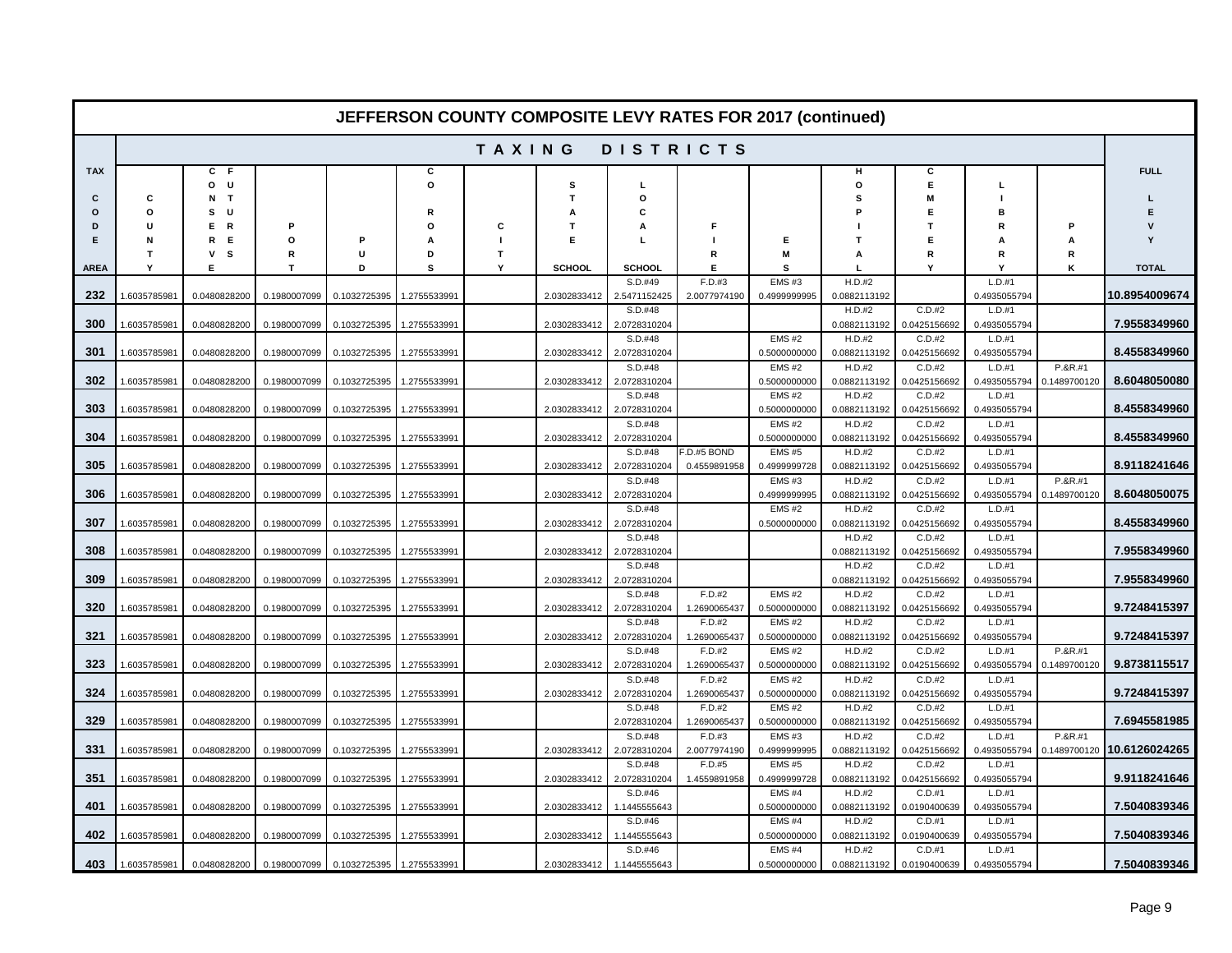|                    |                          |                                       |                   |                           |                   |        |                               |                                          |                        | <b>JEFFERSON COUNTY COMPOSITE LEVY RATES FOR 2017 (continued)</b> |                        |                          |                          |        |                              |
|--------------------|--------------------------|---------------------------------------|-------------------|---------------------------|-------------------|--------|-------------------------------|------------------------------------------|------------------------|-------------------------------------------------------------------|------------------------|--------------------------|--------------------------|--------|------------------------------|
|                    |                          |                                       |                   |                           |                   | TAXING |                               |                                          | <b>DISTRICTS</b>       |                                                                   |                        |                          |                          |        |                              |
| <b>TAX</b>         |                          | C<br>- F<br>U<br>o                    |                   |                           | c<br>O            |        | s                             | L                                        |                        |                                                                   | н<br>O                 | С<br>E                   |                          |        | <b>FULL</b>                  |
| С<br>ი<br>D<br>Е   | c<br>O<br>u<br>N         | $\mathbf{T}$<br>N<br>U<br>s<br>R<br>Е | P<br>$\Omega$     | Р                         | R<br>O            | c      | т<br>Е                        | o<br>C<br>А                              | F                      | E                                                                 | s                      | M<br>Е<br>т<br>E         | в<br>R                   | P<br>A | Y                            |
|                    |                          | E<br>R<br>s<br>v                      | R                 |                           | D                 | T.     |                               |                                          | R                      | М                                                                 |                        | R                        | R                        | R      |                              |
| <b>AREA</b><br>404 | <b>v</b><br>1.6035785981 | E.<br>0.0480828200                    | т<br>0.1980007099 | D<br>0.1032725395         | s<br>1.2755533991 | Υ      | <b>SCHOOL</b><br>2.0302833412 | <b>SCHOOL</b><br>S.D.#46<br>1.1445555643 | Е                      | s<br>EMS <sub>#4</sub><br>0.5000000000                            | H.D.#2<br>0.0882113192 | Y                        | L.D.#1<br>0.4935055794   | κ      | <b>TOTAL</b><br>7.4850438707 |
| 405                | 1.6035785981             | 0.0480828200                          | 0.1980007099      | 0.1032725395              | 1.2755533991      |        | 2.0302833412                  | S.D.#46<br>1.1445555643                  |                        | EMS#4<br>0.5000000000                                             | H.D.#2<br>0.0882113192 |                          | L.D.#1<br>0.4935055794   |        | 7.4850438707                 |
| 406                | 1.6035785981             | 0.0480828200                          | 0.1980007099      | 0.1032725395              | 1.2755533991      |        | 2.0302833412                  | S.D.#46<br>1.1445555643                  |                        | EMS#4<br>0.5000000000                                             | H.D.#2<br>0.0882113192 |                          | L.D.#1<br>0.4935055794   |        | 7.4850438707                 |
| 440                | 1.6035785981             | 0.0480828200                          | 0.1980007099      | 0.1032725395              | 1.2755533991      |        | 2.0302833412                  | $S.D.$ #46<br>1.1445555643               | F.D.#4<br>1.2859638508 | <b>EMS #4</b><br>0.5000000000                                     | H.D.#2<br>0.0882113192 | $C.D.+1$<br>0.0190400639 | L.D.#1<br>0.4935055794   |        | 8.7900477854                 |
| 441                | 1.6035785981             | 0.0480828200                          | 0.1980007099      | 0.1032725395              | 1.2755533991      |        | 2.0302833412                  | S.D.#46<br>1.1445555643                  | F.D.#4<br>1.2859638508 | <b>EMS#4</b><br>0.5000000000                                      | H.D.#2<br>0.0882113192 | $C.D.+1$<br>0.0190400639 | L.D.#1<br>0.4935055794   |        | 8.7900477854                 |
| 442                | 1.6035785981             | 0.0480828200                          | 0.1980007099      | 0.1032725395              | 1.2755533991      |        | 2.0302833412                  | S.D.#46<br>1.1445555643                  | F.D.#4<br>1.2859638508 | <b>EMS#4</b><br>0.5000000000                                      | H.D.#2<br>0.0882113192 | C.D.#1<br>0.0190400639   | L.D.#1<br>0.4935055794   |        | 8.7900477854                 |
| 443                | 1.6035785981             | 0.0480828200                          | 0.1980007099      | 0.1032725395              | 1.2755533991      |        | 2.0302833412                  | S.D.#46<br>1.1445555643                  | F.D.#4<br>1.2859638508 | EMS#4<br>0.5000000000                                             | H.D.#2<br>0.0882113192 | C.D.#1<br>0.0190400639   | L.D.#1<br>0.4935055794   |        | 8.7900477854                 |
| 444                | 1.603578598              | 0.0480828200                          | 0.1980007099      | 0.1032725395              | 1.2755533991      |        | 2.0302833412                  | S.D.#46<br>1.1445555643                  | F.D.#4<br>1.2859638508 | <b>EMS#4</b><br>0.5000000000                                      | H.D.#2<br>0.0882113192 |                          | L.D.#1<br>0.4935055794   |        | 8.7710077215                 |
| 445                | 1.6035785981             | 0.0480828200                          | 0.1980007099      | 0.1032725395              | 1.2755533991      |        | 2.0302833412                  | S.D.#46<br>1.1445555643                  | F.D.#4<br>1.2859638508 | EMS#4<br>0.5000000000                                             | H.D.#2<br>0.0882113192 |                          | L.D.#1<br>0.4935055794   |        | 8.7710077215                 |
| 446                | 1.6035785981             | 0.0480828200                          | 0.1980007099      | 0.1032725395              | 1.2755533991      |        | 2.0302833412                  | S.D.#46<br>1.1445555643                  | F.D.#4<br>1.2859638508 | <b>EMS#4</b><br>0.5000000000                                      | H.D.#2<br>0.0882113192 |                          | $L.D.+1$<br>0.4935055794 |        | 8.7710077215                 |
| 501                | 1.6035785981             | 0.0480828200                          | 0.1980007099      | 0.1032725395              | 1.2755533991      |        | 2.0302833412                  | S.D.#20<br>1.5745078618                  |                        |                                                                   |                        |                          | L.D.#1<br>0.4935055794   |        | 7.3267848490                 |
| 502                | 1.603578598              | 0.0480828200                          | 0.1980007099      | 0.1032725395              | 1.2755533991      |        | 2.0302833412                  | S.D.#20<br>1.5745078618                  |                        |                                                                   | H.D.#1<br>0.7500000000 |                          | L.D.#1<br>0.4935055794   |        | 8.0767848490                 |
| 571                | 1.603578598              | 0.0480828200                          | 0.1980007099      | 0.1032725395              | 1.2755533991      |        | 2.0302833412                  | S.D.#20<br>1.5745078618                  | F.D.#7<br>0.6746700660 |                                                                   | H.D.#1<br>0.7500000000 |                          | L.D.#1<br>0.4935055794   |        | 8.7514549150                 |
| 601                | 1.6035785981             | 0.0480828200                          | 0.1980007099      | 0.1032725395              | 1.2755533991      |        | 2.0302833412                  | S.D.#402<br>3.6454103448                 |                        |                                                                   | H.D.#1<br>0.75000000   |                          | L.D.#1<br>0.49350558     |        | 10.1476873320                |
| 691                | 1.6035785981             | 0.0480828200                          | 0.1980007099      | 0.1032725395              | 1.2755533991      |        | 2.0302833412                  | S.D.#402<br>3.6454103448                 | F.D.#9<br>0.7664767449 |                                                                   | H.D.#1<br>0.7500000000 |                          | L.D.#1<br>0.4935055794   |        | 10.9141640769                |
| 703                | 1.603578598              | 0.0480828200                          | 0.1980007099      | 0.1032725395              | 1.2755533991      |        | 2.0302833412                  | S.D.#323<br>1.4273266918                 |                        | <b>EMS#8</b><br>0.5000000000                                      | H.D.#2<br>0.0882113192 | C.D.#3<br>0.0607519306   | L.D.#1<br>0.4935055794   |        | 7.8285669288                 |
| 781                | 1.6035785981             | 0.0480828200                          | 0.1980007099      | 0.1032725395 1.2755533991 |                   |        | 2.0302833412                  | S.D.#323<br>1.4273266918                 | F.D.#8<br>1.3355707411 | <b>EMS#8</b><br>0.5000000000                                      | H.D.#2<br>0.0882113192 | C.D.#3<br>0.0607519306   | L.D.#1<br>0.4935055794   |        | 9.1641376699                 |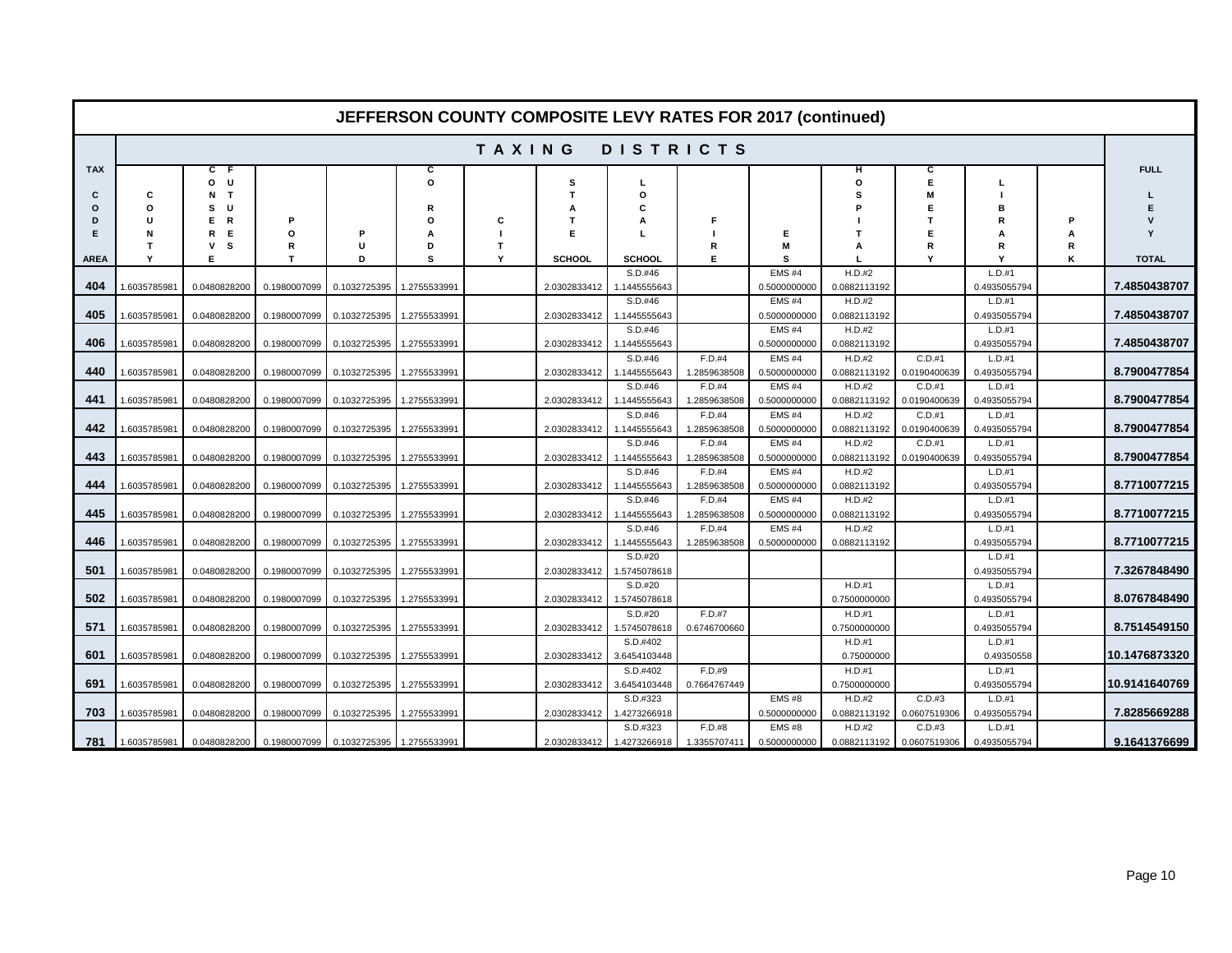|                 |                  |                |              |              |                        |                          |                              |                        | 2017 COMPOSITE LEVY RATES FOR REGULAR LEVIES ONLY (NON-VOTED EXCEPT E.M.S. & P.&R.#1) |                          |                           |                  |                        | <b>COMBINED LEVY LIMITS</b>     |                         |
|-----------------|------------------|----------------|--------------|--------------|------------------------|--------------------------|------------------------------|------------------------|---------------------------------------------------------------------------------------|--------------------------|---------------------------|------------------|------------------------|---------------------------------|-------------------------|
|                 |                  |                |              |              | <b>TAXING</b>          |                          | <b>DISTRICTS</b>             |                        |                                                                                       |                          |                           |                  | STAT.                  |                                 | <b>CONSTITUTIONAL</b>   |
| <b>TAX</b><br>C | c<br>o<br>C      | $C$ $F$<br>o u |              |              |                        |                          |                              | н<br>$\circ$<br>s      | С<br>E.<br>M                                                                          | L                        |                           | <b>SENIOR</b>    | $5.90*$<br>L           | $1\%**$<br>R.P.<br><b>RATIO</b> | P.P.<br><b>RATIO</b>    |
| $\circ$<br>D    | o<br>R<br>O<br>U | N T<br>s u     | P            |              | s<br>С<br>T            | Е                        |                              |                        | Е<br>$\mathbf T$                                                                      | в<br>R                   | P                         | E<br>$\mathbf v$ | Е<br>$\mathbf v$       | 93.00%                          | 94.60%                  |
| Е               | N<br>А           | R              | O            | P            | $\mathbf{T}$<br>А      |                          | Е                            | т                      | Е                                                                                     | А                        | A                         | Y                | Y                      |                                 |                         |
| AREA            | T<br>D<br>Y<br>s | Е<br>s         | R<br>т       | U<br>D       | $\mathsf{T}$<br>Y<br>Е | R<br>Е                   | M<br>s                       | A<br>Т.                | R<br>Υ                                                                                | R<br>Υ                   | R<br>Κ                    | <b>TOTAL</b>     | <b>LIMIT</b><br>< 5.90 | <b>LIMIT</b><br>< 10.00         | <b>LIMIT</b><br>< 10.00 |
|                 |                  |                |              |              | 2.7524590643           |                          | <b>EMS CITY</b>              | H.D.#2                 |                                                                                       |                          |                           |                  |                        |                                 |                         |
| 100             | 1.6035785981     | 0.0480828200   | 0.1980007099 | 0.1032725395 | 2.0302833412           |                          | 0.4999999997                 | 0.0882113192<br>H.D.#2 |                                                                                       | L.D.#1                   |                           | 7.3238883919     | 4.4442489816           | 6.5310320825                    | 6.6433939248            |
| 101             | 2.8791319972     | 0.0480828200   | 0.1980007099 | 0.1032725395 | 2.0302833412           |                          |                              | 0.0882113192           |                                                                                       | 0.4935055794             |                           | 5.8404883064     | 3.4608488958           | 5.1514700030                    | 5.2400974439            |
| 102             | 2.8791319972     | 0.0480828200   | 0.1980007099 | 0.1032725395 | 2.0302833412           |                          | <b>EMS#1</b><br>0.4998904539 | H.D.#2<br>0.0882113192 |                                                                                       | L.D.#1<br>0.4935055794   |                           | 6.3403787603     | 3.4608488958           | 5.6163681251                    | 5.7129938133            |
|                 |                  |                |              |              |                        |                          | <b>EMS#5</b>                 | H.D.#2                 |                                                                                       | L.D.#1                   |                           |                  |                        |                                 |                         |
| 103             | 2.8791319972     | 0.0480828200   | 0.1980007099 | 0.1032725395 | 2.0302833412           |                          | 0.4999999728<br><b>EMS#8</b> | 0.0882113192<br>H.D.#2 |                                                                                       | 0.4935055794<br>L.D.#1   |                           | 6.3404882792     | 3.4608488958           | 5.6164699777                    | 5.7130974182            |
| 106             | 2.8791319972     | 0.0480828200   | 0.1980007099 | 0.1032725395 | 2.0302833412           |                          | 0.5000000000                 | 0.0882113192           |                                                                                       | 0.4935055794             |                           | 6.3404883064     | 3.4608488958           | 5.6164700030                    | 5.7130974439            |
| 107             | 2.8791319972     | 0.0480828200   | 0.1980007099 | 0.1032725395 | 2.0302833412           |                          | <b>EMS#8</b><br>0.5000000000 | H.D.#2<br>0.0882113192 | C.D.#3<br>0.0607519306                                                                | $L.D.+1$<br>0.4935055794 |                           | 6.4012402370     | 3.5216008264           | 5.6729692985                    | 5.7705687703            |
|                 |                  |                |              |              |                        | F.D.#1                   | <b>EMS#1</b>                 | H.D.#2                 |                                                                                       | L.D.#1                   |                           |                  |                        |                                 |                         |
| 111             | 2.8791319972     | 0.0480828200   | 0.1980007099 | 0.1032725395 | 2.0302833412           | 1.3300308489<br>F.D.#1   | 0.4998904539<br>EMS#1        | 0.0882113192<br>H.D.#2 |                                                                                       | 0.4935055794<br>L.D.#1   |                           | 7.6704096092     | 4.7908797447           | 6.8532968146                    | 6.9712029964            |
| 119             | 2.8791319972     | 0.0480828200   | 0.1980007099 | 0.1032725395 |                        | 1.3300308489             | 0.4998904539                 | 0.0882113192           |                                                                                       | 0.4935055794             |                           | 5.6401262680     | 4.7908797447           | 4.9651333073                    | 5.0505549556            |
| 151             |                  |                |              |              | 2.0302833412           | F.D.#5                   | <b>EMS#5</b>                 | H.D.#2                 |                                                                                       | L.D.#1                   |                           | 7.3404882792     |                        |                                 |                         |
|                 | 2.8791319972     | 0.0480828200   | 0.1980007099 | 0.1032725395 |                        | 1.0000000000<br>F.D.#8   | 0.4999999728<br><b>EMS#8</b> | 0.0882113192<br>H.D.#2 | C.D.#3                                                                                | 0.4935055794<br>L.D.#1   |                           |                  | 4.4608488958           | 6.5464699777                    | 6.6590974182            |
| 181             | 2.8791319972     | 0.0480828200   | 0.1980007099 | 0.1032725395 | 2.0302833412           | 1.3355707411             | 0.5000000000                 | 0.0882113192           | 0.0607519306                                                                          | 0.4935055794             |                           | 7.7368109781     | 4.8571715675           | 6.9150500877                    | 7.0340186914            |
| 201             | 2.8791319972     | 0.0480828200   | 0.1980007099 | 0.1032725395 | 2.0302833412           |                          |                              | H.D.#2<br>0.0882113192 |                                                                                       | L.D.#1<br>0.4935055794   |                           | 5.8404883064     | 3.4608488958           | 5.1514700030                    | 5.2400974439            |
|                 |                  |                |              |              |                        |                          | <b>EMS#1</b>                 | H.D.#2                 |                                                                                       | L.D.#1                   |                           |                  |                        |                                 |                         |
| 202             | 2.8791319972     | 0.0480828200   | 0.1980007099 | 0.1032725395 | 2.0302833412           |                          | 0.4998904539<br><b>EMS#3</b> | 0.0882113192<br>H.D.#2 |                                                                                       | 0.4935055794<br>L.D.#1   |                           | 6.3403787603     | 3.4608488958           | 5.6163681251                    | 5.7129938133            |
| 203             | 2.8791319972     | 0.0480828200   | 0.1980007099 | 0.1032725395 | 2.0302833412           |                          | 0.4999999995                 | 0.0882113192           |                                                                                       | 0.4935055794             |                           | 6.3404883059     | 3.4608488958           | 5.6164700025                    | 5.7130974434            |
| 205             |                  |                |              |              |                        |                          | <b>EMS#2</b>                 | H.D.#2                 |                                                                                       | $L.D.+1$                 | P.&R.#1                   |                  |                        |                                 |                         |
|                 | 2.8791319972     | 0.0480828200   | 0.1980007099 | 0.1032725395 | 2.0302833412           |                          | 0.5000000000<br><b>EMS#2</b> | 0.0882113192<br>H.D.#2 |                                                                                       | 0.4935055794<br>L.D.#1   | 0.1489700120              | 6.4894583184     | 3.6098189078           | 5.7550121142                    | 5.8540230753            |
| 206             | 2.8791319972     | 0.0480828200   | 0.1980007099 | 0.1032725395 | 2.0302833412           |                          | 0.5000000000                 | 0.0882113192           |                                                                                       | 0.4935055794             |                           | 6.3404883064     | 3.4608488958           | 5.6164700030                    | 5.7130974439            |
| 211             | 2.8791319972     | 0.0480828200   | 0.1980007099 | 0.1032725395 | 2.0302833412           | $F.D.+1$<br>1.3300308489 | <b>EMS#1</b><br>0.4998904539 | H.D.#2<br>0.0882113192 |                                                                                       | L.D.#1<br>0.4935055794   |                           | 7.6704096092     | 4.7908797447           | 6.8532968146                    | 6.9712029964            |
|                 |                  |                |              |              |                        | F.D.#1                   | <b>EMS#1</b>                 | H.D.#2                 |                                                                                       | L.D.#1                   |                           |                  |                        |                                 |                         |
| 219             | 2.8791319972     | 0.0480828200   | 0.1980007099 | 0.1032725395 |                        | 1.3300308489<br>F.D.#2   | 0.4998904539<br><b>EMS#2</b> | 0.0882113192<br>H.D.#2 |                                                                                       | 0.4935055794<br>L.D.#1   |                           | 5.6401262680     | 4.7908797447           | 4.9651333073                    | 5.0505549556            |
| 221             | 2.8791319972     | 0.0480828200   | 0.1980007099 | 0.1032725395 | 2.0302833412           | 1.2690065437             | 0.5000000000                 | 0.0882113192           |                                                                                       | 0.4935055794             |                           | 7.6094948501     | 4.7298554395           | 6.7966460887                    | 6.9135776343            |
|                 |                  |                |              |              |                        | F.D.#2                   | <b>EMS#2</b>                 | H.D.#2                 |                                                                                       | L.D.#1                   | P.&R.#1                   |                  |                        |                                 |                         |
| 222             | 2.8791319972     | 0.0480828200   | 0.1980007099 | 0.1032725395 | 2.0302833412           | 1.2690065437<br>F.D.#3   | 0.5000000000<br>EMS#3        | 0.0882113192<br>H.D.#2 |                                                                                       | 0.4935055794<br>L.D.#1   | 0.1489700120 7.7584648621 |                  | 4.8788254515           | 6.9351881998                    | 7.0545032656            |
| 231             | 2.8791319972     | 0.0480828200   | 0.1980007099 | 0.1032725395 | 2.0302833412           | 1.5000000000             | 0.4999999995                 | 0.0882113192           |                                                                                       | 0.4935055794             |                           | 7.8404883059     | 4.9608488958           | 7.0114700025                    | 7.1320974434            |

\* 5.90 LIMIT DOES NOT INCLUDE PORT, P.U.D., STATE SCHOOLS, E.M.S.or CONSERVATION FUTURES

\*\* 1% LIMIT DOES NOT INCLUDE PORT, P.U.D..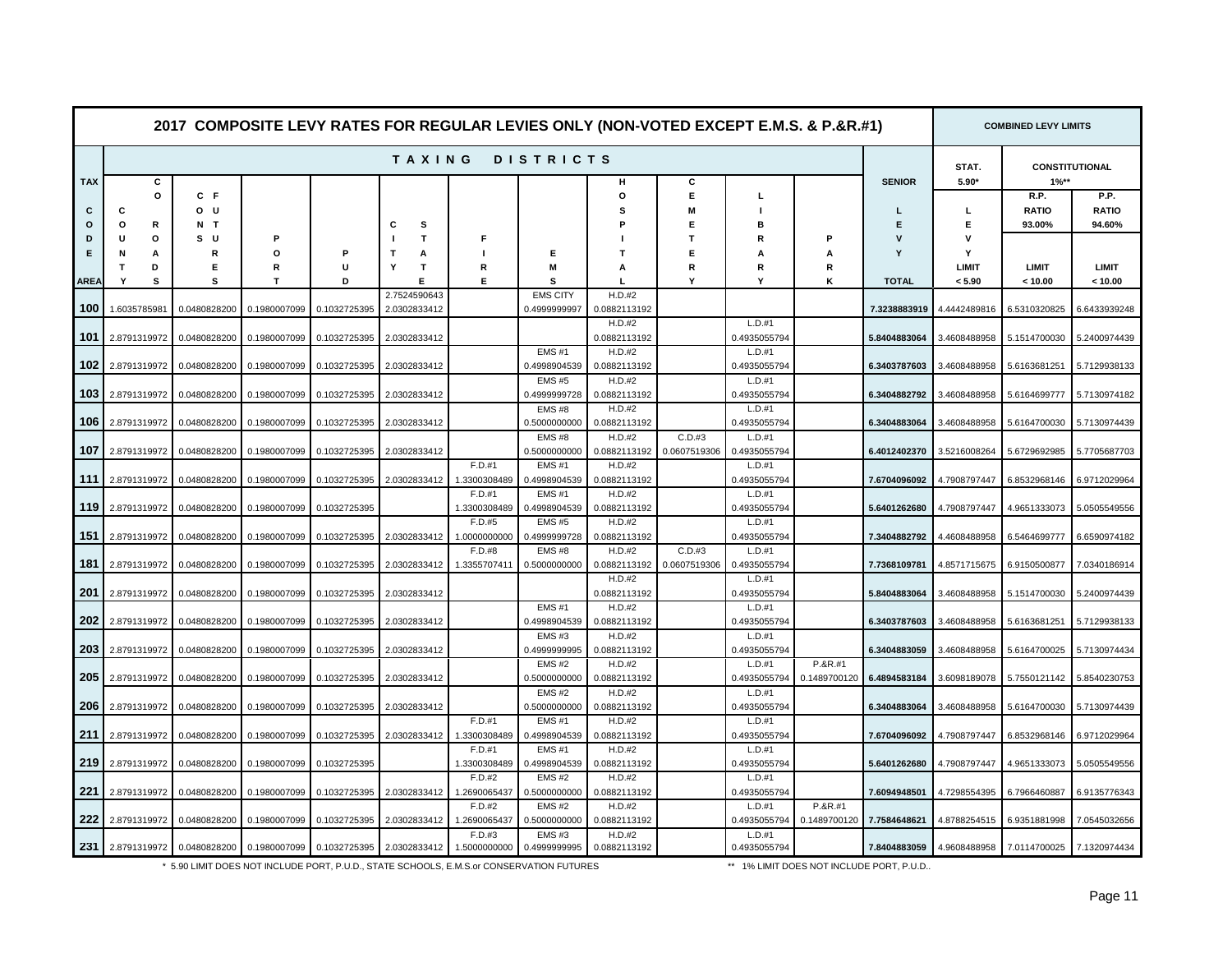|            |                  |              |              |              |              |                        |                              |                        | 2017 COMPOSITE LEVY RATES FOR REGULAR LEVIES ONLY (NON-VOTED EXCEPT E.M.S. & P.&R.#1) |                        |              |               |              | <b>COMBINED LEVY LIMITS</b> |                       |
|------------|------------------|--------------|--------------|--------------|--------------|------------------------|------------------------------|------------------------|---------------------------------------------------------------------------------------|------------------------|--------------|---------------|--------------|-----------------------------|-----------------------|
|            |                  |              |              |              | TAXING       |                        | <b>DISTRICTS</b>             |                        |                                                                                       |                        |              |               | STAT.        |                             | <b>CONSTITUTIONAL</b> |
| <b>TAX</b> | С                |              |              |              |              |                        |                              | н                      | c                                                                                     |                        |              | <b>SENIOR</b> | $5.90*$      | $1%**$                      |                       |
|            | $\circ$          | C F          |              |              |              |                        |                              | $\circ$                | E                                                                                     | т.                     |              |               |              | R.P.                        | P.P.                  |
| С          | С                | o u          |              |              |              |                        |                              | s                      | M                                                                                     |                        |              |               | L            | <b>RATIO</b>                | <b>RATIO</b>          |
| $\circ$    | $\circ$<br>R     | N T          |              |              | s<br>С       |                        |                              |                        | Е                                                                                     | R                      |              | E             | Е            | 93.00%                      | 94.60%                |
| D          | U<br>$\circ$     | s u          |              |              | $\mathbf{T}$ | Е                      |                              |                        | т                                                                                     |                        | P            | v             | v            |                             |                       |
| Е          | N<br>A           | R            | O            | P            | Т<br>A       |                        | Е                            | т                      | Е                                                                                     | A                      | A            | Y             | Y            |                             |                       |
|            | т<br>D           | Е            | R            | U            | т<br>Υ       | R                      | M                            | A                      | R                                                                                     | R                      | R            |               | LIMIT        | LIMIT                       | <b>LIMIT</b>          |
| ARE/       | s<br>Y           | s            | т            | D            | E            | Е                      | S                            |                        | Υ                                                                                     | Y                      | K            | <b>TOTAL</b>  | < 5.90       | < 10.00                     | < 10.00               |
|            |                  |              |              |              |              | F.D.#3                 | <b>EMS#3</b>                 | H.D.#2                 |                                                                                       | L.D.#1                 |              |               |              |                             |                       |
| 232        | 2.8791319972     | 0.0480828200 | 0.1980007099 | 0.1032725395 | 2.0302833412 | 1.5000000000           | 0.4999999995                 | 0.0882113192           |                                                                                       | 0.4935055794           |              | 7.8404883059  | 4.9608488958 | 7.0114700025                | 7.1320974434          |
|            |                  |              |              |              |              |                        |                              | H.D.#2                 | C.D.#2                                                                                | L.D.#1                 |              |               |              |                             |                       |
| 300        | 2.8791319972     | 0.0480828200 | 0.1980007099 | 0.1032725395 | 2.0302833412 |                        |                              | 0.0882113192           | 0.0425156692                                                                          | 0.4935055794           |              | 5.8830039756  | 3.5033645650 | 5.1910095754                | 5.2803172670          |
|            |                  |              |              |              |              |                        | EMS#2                        | H.D.#2                 | C.D.#2                                                                                | L.D.#1                 |              |               |              |                             |                       |
| 301        | 2.8791319972     | 0.0480828200 | 0.1980007099 | 0.1032725395 | 2.0302833412 |                        | 0.5000000000                 | 0.0882113192           | 0.0425156692                                                                          | 0.4935055794           |              | 6.3830039756  | 3.5033645650 | 5.6560095754                | 5.7533172670          |
| 302        |                  |              |              |              |              |                        | <b>EMS#2</b>                 | H.D.#2                 | C.D.#2                                                                                | $L.D.+1$               | P.&R.#1      |               |              |                             |                       |
|            | 2.8791319972     | 0.0480828200 | 0.1980007099 | 0.1032725395 | 2.0302833412 |                        | 0.5000000000<br><b>EMS#2</b> | 0.0882113192<br>H.D.#2 | 0.0425156692<br>C.D.#2                                                                | 0.4935055794<br>L.D.#1 | 0.1489700120 | 6.5319739876  | 3.6523345770 | 5.7945516865                | 5.8942428983          |
| 303        | 2.8791319972     | 0.0480828200 | 0.1980007099 | 0.1032725395 | 2.0302833412 |                        | 0.5000000000                 | 0.0882113192           | 0.0425156692                                                                          | 0.4935055794           |              | 6.3830039756  | 3.5033645650 | 5.6560095754                | 5.7533172670          |
|            |                  |              |              |              |              |                        | <b>EMS#2</b>                 | H.D.#2                 | C.D.#2                                                                                | L.D.#1                 |              |               |              |                             |                       |
| 304        | 2.8791319972     | 0.0480828200 | 0.1980007099 | 0.1032725395 | 2.0302833412 |                        | 0.5000000000                 | 0.0882113192           | 0.0425156692                                                                          | 0.4935055794           |              | 6.3830039756  | 3.5033645650 | 5.6560095754                | 5.7533172670          |
|            |                  |              |              |              |              |                        | <b>EMS#5</b>                 | H.D.#2                 | C.D.#2                                                                                | L.D.#1                 |              |               |              |                             |                       |
| 305        | 2.8791319972     | 0.0480828200 | 0.1980007099 | 0.1032725395 | 2.0302833412 |                        | 0.4999999728                 | 0.0882113192           | 0.0425156692                                                                          | 0.4935055794           |              | 6.3830039484  | 3.5033645650 | 5.6560095501                | 5.7533172413          |
|            |                  |              |              |              |              |                        | EMS#3                        | H.D.#2                 | C.D.#2                                                                                | L.D.#1                 | P.&R.#1      |               |              |                             |                       |
| 306        | 2.8791319972     | 0.0480828200 | 0.1980007099 | 0.1032725395 | 2.0302833412 |                        | 0.4999999995                 | 0.0882113192           | 0.0425156692                                                                          | 0.4935055794           | 0.1489700120 | 6.5319739871  | 3.6523345770 | 5.7945516861                | 5.8942428979          |
|            |                  |              |              |              |              |                        | <b>EMS#2</b>                 | H.D.#2                 | C.D.#2                                                                                | L.D.#1                 |              |               |              |                             |                       |
| 307        | 2.8791319972     | 0.0480828200 | 0.1980007099 | 0.1032725395 | 2.0302833412 |                        | 0.5000000000                 | 0.0882113192           | 0.0425156692                                                                          | 0.4935055794           |              | 6.3830039756  | 3.5033645650 | 5.6560095754                | 5.7533172670          |
|            |                  |              |              |              |              |                        |                              | H.D.#2                 | C.D.#2                                                                                | L.D.#1                 |              |               |              |                             |                       |
| 308        | 2.8791319972     | 0.0480828200 | 0.1980007099 | 0.1032725395 | 2.0302833412 |                        |                              | 0.0882113192           | 0.0425156692                                                                          | 0.4935055794           |              | 5.8830039756  | 3.5033645650 | 5.1910095754                | 5.2803172670          |
|            |                  |              |              |              |              |                        |                              | H.D.#2                 | C.D.#2                                                                                | $L.D.+1$               |              |               |              |                             |                       |
| 309        | 2.8791319972     | 0.0480828200 | 0.1980007099 | 0.1032725395 | 2.0302833412 |                        |                              | 0.0882113192           | 0.0425156692                                                                          | 0.4935055794           |              | 5.8830039756  | 3.5033645650 | 5.1910095754                | 5.2803172670          |
|            |                  |              |              |              |              | F.D.#2                 | EMS#2                        | H.D.#2                 | C.D.#2                                                                                | L.D.#1                 |              |               |              |                             |                       |
| 320        | 2.8791319972     | 0.0480828200 | 0.1980007099 | 0.1032725395 | 2.0302833412 | 1.2690065437           | 0.5000000000                 | 0.0882113192           | 0.0425156692                                                                          | 0.4935055794           |              | 7.6520105193  | 4.7723711087 | 6.8361856610                | 6.9537974573          |
|            |                  |              |              |              |              | F.D.#2                 | <b>EMS#2</b>                 | H.D.#2                 | C.D.#2                                                                                | $L.D.+1$               |              |               |              |                             |                       |
| 321        | 2.8791319972     | 0.0480828200 | 0.1980007099 | 0.1032725395 | 2.0302833412 | 1.2690065437           | 0.5000000000                 | 0.0882113192           | 0.0425156692                                                                          | 0.4935055794           |              | 7.6520105193  | 4.7723711087 | 6.8361856610                | 6.9537974573          |
|            |                  |              |              |              |              | F.D.#2                 | <b>EMS#2</b>                 | H.D.#2                 | C.D.#2                                                                                | L.D.#1                 | P.&R.#1      |               |              |                             |                       |
| 323        | 2.8791319972     | 0.0480828200 | 0.1980007099 | 0.1032725395 | 2.0302833412 | 1.2690065437           | 0.5000000000                 | 0.0882113192           | 0.0425156692                                                                          | 0.4935055794           | 0.1489700120 | 7.8009805313  | 4.9213411207 | 6.9747277722                | 7.0947230887          |
| 324        | 2.8791319972     | 0.0480828200 | 0.1980007099 | 0.1032725395 | 2.0302833412 | F.D.#2<br>1.2690065437 | <b>EMS#2</b><br>0.5000000000 | H.D.#2<br>0.0882113192 | C.D.#2<br>0.0425156692                                                                | L.D.#1<br>0.4935055794 |              | 7.6520105193  | 4.7723711087 | 6.8361856610                | 6.9537974573          |
|            |                  |              |              |              |              | F.D.#2                 | <b>EMS#2</b>                 | H.D.#2                 | C.D.#2                                                                                | L.D.#1                 |              |               |              |                             |                       |
| 329        | 2.8791319972     | 0.0480828200 | 0.1980007099 | 0.1032725395 |              | 1.2690065437           | 0.5000000000                 | 0.0882113192           | 0.0425156692                                                                          | 0.4935055794           |              | 5.6217271781  | 4.7723711087 | 4.9480221537                | 5.0331494166          |
|            |                  |              |              |              |              | F.D.#3                 | <b>EMS#3</b>                 | H.D.#2                 | C.D.#2                                                                                | L.D.#1                 | P.&R.#1      |               |              |                             |                       |
| 331        | 2.8791319972     | 0.0480828200 | 0.1980007099 | 0.1032725395 | 2.0302833412 | 1.5000000000           | 0.4999999995                 | 0.0882113192           | 0.0425156692                                                                          | 0.4935055794           | 0.1489700120 | 8.0319739871  | 5.1523345770 | 7.1895516861                | 7.3132428979          |
|            |                  |              |              |              |              | F.D.#5                 | <b>EMS#5</b>                 | H.D.#2                 | C.D.#2                                                                                | L.D.#1                 |              |               |              |                             |                       |
| 351        | 2.8791319972     | 0.0480828200 | 0.1980007099 | 0.1032725395 | 2.0302833412 | 1.0000000000           | 0.4999999728                 | 0.0882113192           | 0.0425156692                                                                          | 0.4935055794           |              | 7.3830039484  | 4.5033645650 | 6.5860095501                | 6.6993172413          |
|            |                  |              |              |              |              |                        | <b>EMS#4</b>                 | H.D.#2                 | C.D.#1                                                                                | L.D.#1                 |              |               |              |                             |                       |
| 401        | 2.8791319972     | 0.0480828200 | 0.1980007099 | 0.1032725395 | 2.0302833412 |                        | 0.5000000000                 | 0.0882113192           | 0.0190400639                                                                          | 0.4935055794           |              | 6.3595283703  | 3.4798889597 | 5.6341772624                | 5.7311093444          |
|            |                  |              |              |              |              |                        | <b>EMS#4</b>                 | H.D.#2                 | C.D.#1                                                                                | L.D.#1                 |              |               |              |                             |                       |
| 402        | 2.8791319972     | 0.0480828200 | 0.1980007099 | 0.1032725395 | 2.0302833412 |                        | 0.5000000000                 | 0.0882113192           | 0.0190400639                                                                          | 0.4935055794           |              | 6.3595283703  | 3.4798889597 | 5.6341772624                | 5.7311093444          |
|            |                  |              |              |              |              |                        | <b>EMS#4</b>                 | H.D.#2                 | C.D.#1                                                                                | L.D.#1                 |              |               |              |                             |                       |
|            | 403 2.8791319972 | 0.0480828200 | 0.1980007099 | 0.1032725395 | 2.0302833412 |                        | 0.5000000000                 | 0.0882113192           | 0.0190400639                                                                          | 0.4935055794           |              | 6.3595283703  | 3.4798889597 | 5.6341772624                | 5.7311093444          |

\* 5.90 LIMIT DOES NOT INCLUDE PORT, P.U.D., STATE SCHOOLS, E.M.S.or CONSERVATION FUTURES

\*\* 1% LIMIT DOES NOT INCLUDE PORT, P.U.D..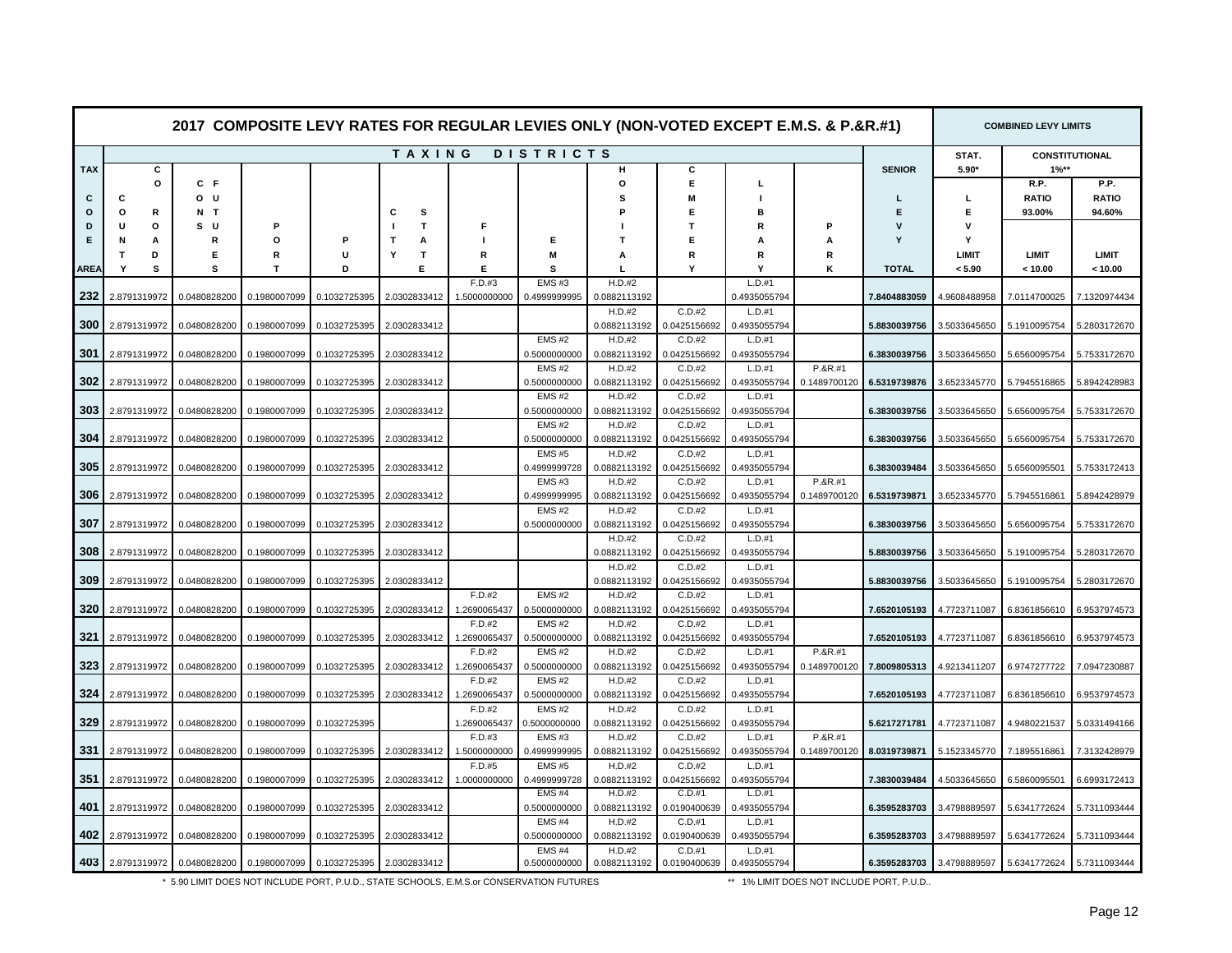|            |                  |              |              |              | 2017 COMPOSITE LEVY RATES FOR REGULAR LEVIES ONLY (NON-VOTED EXCEPT E.M.S. & P.&R.#1) |              |                       |                          |              |                          |   |               |              | <b>COMBINED LEVY LIMITS</b> |                           |
|------------|------------------|--------------|--------------|--------------|---------------------------------------------------------------------------------------|--------------|-----------------------|--------------------------|--------------|--------------------------|---|---------------|--------------|-----------------------------|---------------------------|
|            |                  |              |              |              | TAXING                                                                                |              | <b>DISTRICTS</b>      |                          |              |                          |   |               | STAT.        |                             | <b>CONSTITUTIONAL</b>     |
| <b>TAX</b> | c                |              |              |              |                                                                                       |              |                       | н                        | С            |                          |   | <b>SENIOR</b> | $5.90*$      | $1\%**$                     |                           |
|            | O                | C F          |              |              |                                                                                       |              |                       | O                        | E            |                          |   |               |              | R.P.                        | P.P.                      |
| C          | С                | o u          |              |              |                                                                                       |              |                       | s                        |              |                          |   |               | L            | <b>RATIO</b>                | <b>RATIO</b>              |
| $\circ$    | R<br>o           | N T          |              |              | s<br>C                                                                                |              |                       |                          | Е            |                          |   | E             | Е            | 93.00%                      | 94.60%                    |
| D          | O<br>н           | s u          | Р            |              | T                                                                                     | F            |                       |                          |              |                          | P | v             | v            |                             |                           |
| Е          | N<br>A           | R            | Ω            |              | т<br>A                                                                                |              | Е                     | т                        | Е            |                          | А | Υ             | Y            |                             |                           |
|            | D<br>т           | Е            | R            | U            | $\mathsf{T}$<br>Y                                                                     | R            | M                     | A                        | R            | R                        | R |               | <b>LIMIT</b> | <b>LIMIT</b>                | <b>LIMIT</b>              |
| AREA       | Y<br>s           | s            | T            | D            | Е.                                                                                    | Е            | s                     |                          | Υ            | Y                        | Κ | <b>TOTAL</b>  | < 5.90       | < 10.00                     | < 10.00                   |
|            |                  |              |              |              |                                                                                       |              | EMS#4                 | H.D.#2                   |              | L.D.#1                   |   |               |              |                             |                           |
| 404        | 2.8791319972     | 0.0480828200 | 0.1980007099 | 0.1032725395 | 2.0302833412                                                                          |              | 0.5000000000          | 0.0882113192             |              | 0.4935055794             |   | 6.3404883064  | 3.4608488958 | 5.6164700030                | 5.7130974439              |
|            |                  |              |              |              |                                                                                       |              | EMS#4                 | H.D.#2                   |              | L.D.#1                   |   |               |              |                             |                           |
| 405        | 2.8791319972     | 0.0480828200 | 0.1980007099 | 0.1032725395 | 2.0302833412                                                                          |              | 0.5000000000<br>EMS#4 | 0.0882113192<br>H.D.#2   |              | 0.4935055794<br>L.D.#1   |   | 6.3404883064  | 3.4608488958 |                             | 5.6164700030 5.7130974439 |
| 406        | 2.8791319972     | 0.0480828200 | 0.1980007099 | 0.1032725395 | 2.0302833412                                                                          |              | 0.5000000000          | 0.0882113192             |              | 0.4935055794             |   | 6.3404883064  | 3.4608488958 | 5.6164700030                | 5.7130974439              |
|            |                  |              |              |              |                                                                                       | F.D.#4       | <b>EMS#4</b>          | H.D.#2                   | C.D.#1       | $L.D.+1$                 |   |               |              |                             |                           |
| 440        | 2.8791319972     | 0.0480828200 | 0.1980007099 | 0.1032725395 | 2.0302833412                                                                          | 1.2859638508 | 0.5000000000          | 0.0882113192             | 0.0190400639 | 0.4935055794             |   | 7.6454922211  | 4.7658528105 | 6.8301236437                | 6.9476311472              |
|            |                  |              |              |              |                                                                                       | F.D.#4       | <b>EMS#4</b>          | H.D.#2                   | C.D.#1       | L.D.#1                   |   |               |              |                             |                           |
| 441        | 2.8791319972     | 0.0480828200 | 0.1980007099 | 0.1032725395 | 2.0302833412                                                                          | 1.2859638508 | 0.5000000000          | 0.0882113192             | 0.0190400639 | 0.4935055794             |   | 7.6454922211  | 4.7658528105 | 6.8301236437                | 6.9476311472              |
|            |                  |              |              |              |                                                                                       | F.D.#4       | EMS#4                 | H.D.#2                   | C.D.#1       | L.D.#1                   |   |               |              |                             |                           |
| 442        | 2.8791319972     | 0.0480828200 | 0.1980007099 | 0.1032725395 | 2.0302833412                                                                          | 1.2859638508 | 0.5000000000          | 0.0882113192             | 0.0190400639 | 0.4935055794             |   | 7.6454922211  | 4.7658528105 | 6.8301236437                | 6.9476311472              |
|            |                  |              |              |              |                                                                                       | F.D.#4       | EMS#4                 | H.D.#2                   | C.D.#1       | L.D.#1                   |   |               |              |                             |                           |
| 443        | 2.8791319972     | 0.0480828200 | 0.1980007099 | 0.1032725395 | 2.0302833412                                                                          | 1.2859638508 | 0.5000000000          | 0.0882113192             | 0.0190400639 | 0.4935055794             |   | 7.6454922211  | 4.7658528105 | 6.8301236437                | 6.9476311472              |
|            |                  |              |              |              |                                                                                       | F.D.#4       | <b>EMS#4</b>          | H.D.#2                   |              | L.D.#1                   |   |               |              |                             |                           |
| 444        | 2.8791319972     | 0.0480828200 | 0.1980007099 | 0.1032725395 | 2.0302833412                                                                          | 1.2859638508 | 0.5000000000          | 0.0882113192             |              | 0.4935055794             |   | 7.6264521572  | 4.7468127466 | 6.8124163843                | 6.9296192468              |
|            |                  |              |              |              |                                                                                       | F.D.#4       | <b>EMS#4</b>          | H.D.#2                   |              | $L.D.+1$                 |   |               |              |                             |                           |
| 445        | 2.8791319972     | 0.0480828200 | 0.1980007099 | 0.1032725395 | 2.0302833412                                                                          | 1.2859638508 | 0.5000000000          | 0.0882113192             |              | 0.4935055794             |   | 7.6264521572  | 4.7468127466 | 6.8124163843                | 6.9296192468              |
|            |                  |              |              |              |                                                                                       | F.D.#4       | <b>EMS#4</b>          | H.D.#2                   |              | L.D.#1                   |   |               |              |                             |                           |
| 446        | 2.8791319972     | 0.0480828200 | 0.1980007099 | 0.1032725395 | 2.0302833412                                                                          | 1.2859638508 | 0.5000000000          | 0.0882113192             |              | 0.4935055794             |   | 7.6264521572  | 4.7468127466 | 6.8124163843                | 6.9296192468              |
|            |                  |              |              |              |                                                                                       |              |                       |                          |              | L.D.#1                   |   |               |              |                             |                           |
|            | 501 2.8791319972 | 0.0480828200 | 0.1980007099 | 0.1032725395 | 2.0302833412                                                                          |              |                       |                          |              | 0.4935055794             |   | 5.7522769872  | 3.3726375766 | 5.0694334762                | 5.1566495360              |
|            |                  |              |              |              |                                                                                       |              |                       | H.D.#1                   |              | L.D.#1                   |   |               |              |                             |                           |
|            | 502 2.8791319972 | 0.0480828200 | 0.1980007099 | 0.1032725395 | 2.0302833412                                                                          |              |                       | 0.7500000000             |              | 0.4935055794             |   | 6.5022769872  | 4.1226375766 | 5.7669334762                | 5.8661495360              |
|            |                  |              |              |              |                                                                                       | F.D.#7       |                       | $H.D.+1$                 |              | L.D.#1                   |   |               |              |                             |                           |
| 571        | 2.8791319972     | 0.0480828200 | 0.1980007099 | 0.1032725395 | 2.0302833412                                                                          | 0.6746700660 |                       | 0.7500000000             |              | 0.4935055794             |   | 7.1769470532  | 4.7973076426 | 6.3943766375                | 6.5043874184              |
| 601        | 2.8791319972     | 0.0480828200 | 0.1980007099 | 0.1032725395 | 2.0302833412                                                                          |              |                       | $H.D.+1$<br>0.7500000000 |              | $L.D.+1$<br>0.4935055794 |   | 6.5022769872  | 4.1226375766 | 5.7669334762                | 5.8661495360              |
|            |                  |              |              |              |                                                                                       | F.D.#9       |                       | H.D.#1                   |              | L.D.#1                   |   |               |              |                             |                           |
|            | 691 2.8791319972 | 0.0480828200 | 0.1980007099 | 0.1032725395 | 2.0302833412                                                                          | 0.7664767449 |                       | 0.7500000000             |              | 0.4935055794             |   | 7.2687537321  | 4.8891143215 | 6.4797568489                | 6.5912365366              |
|            |                  |              |              |              |                                                                                       |              | EMS#8                 | H.D.#2                   | C.D.#3       | L.D.#1                   |   |               |              |                             |                           |
| 703        | 2.8791319972     | 0.0480828200 | 0.1980007099 | 0.1032725395 | 2.0302833412                                                                          |              | 0.5000000000          | 0.0882113192             | 0.0607519306 | 0.4935055794             |   | 6.4012402370  | 3.5216008264 | 5.6729692985                | 5.7705687703              |
|            |                  |              |              |              |                                                                                       | F.D.#8       | EMS#8                 | H.D.#2                   | C.D.#3       | L.D.#1                   |   |               |              |                             |                           |
|            | 781 2.8791319972 | 0.0480828200 | 0.1980007099 | 0.1032725395 | 2.0302833412                                                                          | 1.3355707411 | 0.5000000000          | 0.0882113192             | 0.0607519306 | 0.4935055794             |   | 7.7368109781  | 4.8571715675 | 6.9150500877                | 7.0340186914              |
|            |                  |              |              |              |                                                                                       |              |                       |                          |              |                          |   |               |              |                             |                           |

\* 5.90 LIMIT DOES NOT INCLUDE PORT, P.U.D., STATE SCHOOLS, E.M.S.or CONSERVATION FUTURES

\*\* 1% LIMIT DOES NOT INCLUDE PORT, P.U.D..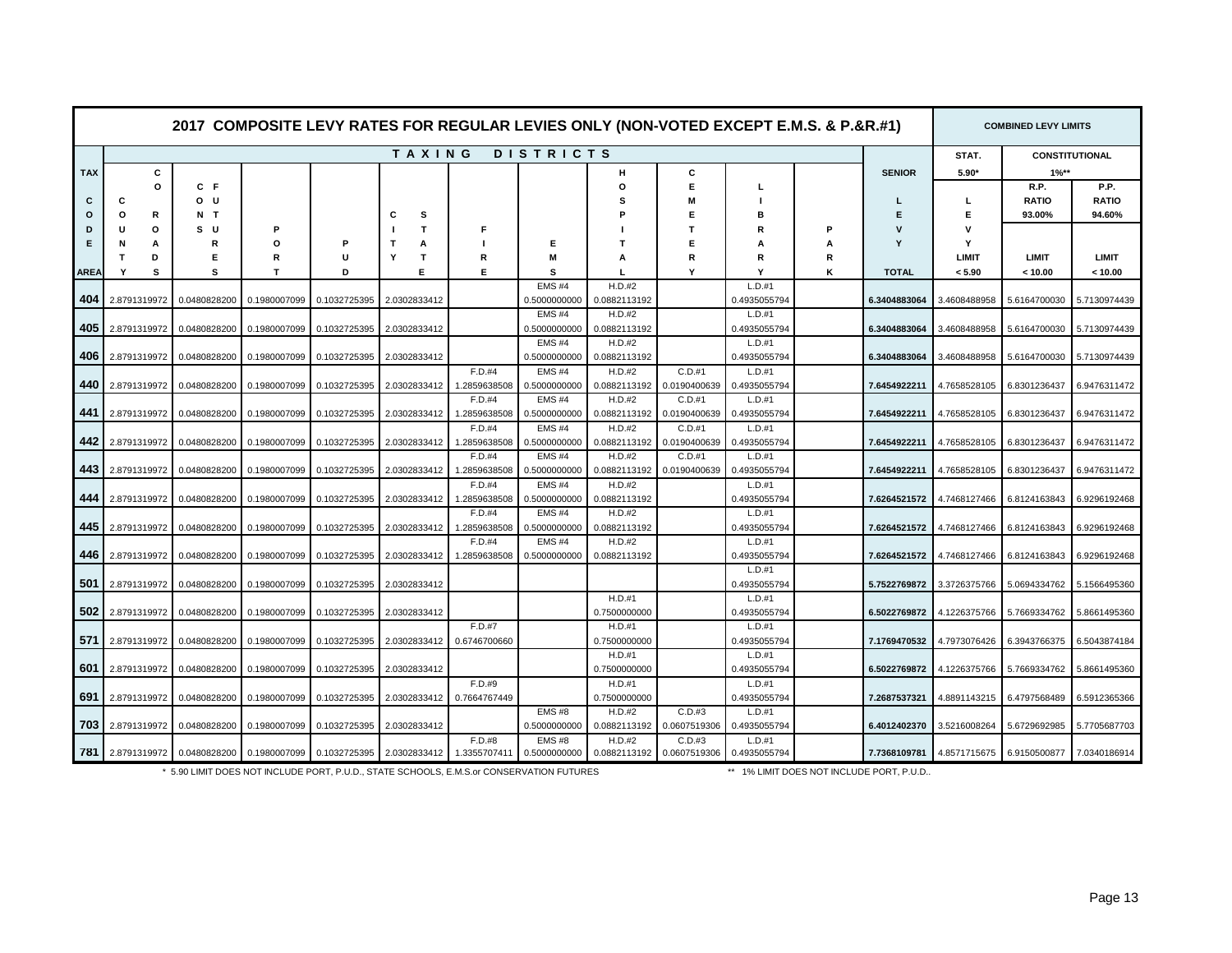| <b>TAXING</b>   | <b>REAL/PERSONAL</b> | <b>TIMBER</b>                 | <b>RATE</b><br><b>LEVY</b> | T A<br>N/L                 |               |
|-----------------|----------------------|-------------------------------|----------------------------|----------------------------|---------------|
| <b>DISTRICT</b> | <b>PROPERTY A.</b>   | $\mathbf{a} \cdot \mathbf{v}$ | 71000)                     | <b>REAL &amp; PERSONAL</b> | <b>TIMBER</b> |

## **STATE LEVY (SCHOOL):**

4,849,979,705 2.0302833412 \$9,846,833.00

#### **COUNTY:**

| <b>Current Expense</b>   | 4,851,434,878 |                       | 1.5761838244 | \$7,646,753.18 |              |
|--------------------------|---------------|-----------------------|--------------|----------------|--------------|
|                          |               | 161,908,794           |              |                | \$255,198.02 |
| <b>Mental Health</b>     | 4,851,434,878 |                       | 0.0090934417 | \$44,116.24    |              |
|                          |               | 161,908,794           |              |                | \$1,472.31   |
| Development Disabilities | 4,851,434,878 |                       | 0.0090934417 | \$44,116.24    |              |
|                          |               | 161,908,794           |              |                | \$1,472.31   |
| <b>Veteran's Relief</b>  | 4,851,434,878 |                       | 0.0092078903 | \$44,671.48    |              |
|                          |               | 161,908,794           |              |                | \$1,490.84   |
|                          |               | <b>COUNTY TOTAL =</b> | 1.6035785981 | \$7,779,657.14 | \$259,633.48 |

#### **COUNTY:**

| Conservation<br>Futures | 070<br>$\sim$ $\sim$<br>∽<br>UJ<br>. |                                  | 0.0480828200 | 270<br>ሰሰሰሰ<br>$-$<br>0.01, 0.01 |                                                                  |
|-------------------------|--------------------------------------|----------------------------------|--------------|----------------------------------|------------------------------------------------------------------|
|                         |                                      | 794<br>$\sim$ 1<br>908.<br>161,5 |              |                                  | $\pi$<br>$\uparrow$<br>$\sim$<br>10.01<br>.01<br>$\cdot$ $\cdot$ |

#### **JEFFERSON COUNTY ROADS:**

|           |               | $CO$ ROAD TOTAL = $\blacksquare$ | 1.2755533991 | \$4,349,423.84 | \$206,513.30 |
|-----------|---------------|----------------------------------|--------------|----------------|--------------|
|           |               | 161,900,943                      |              |                | \$34,186.04  |
| Diversion | 3.409.832.817 |                                  | 0.2111540473 | \$720,000.00   |              |
|           |               | 161,900,943                      |              |                | \$172,327.26 |
| General   | 3.409.832.817 |                                  | 1.0643993518 | \$3,629,423.84 |              |

## **CITY OF PORT TOWNSEND:**

|                  |              | 7,851<br>CITY TOTAL $=$ | 2.7524590643 | \$3,967,950.66 | \$3.74<br>\$17.87 |
|------------------|--------------|-------------------------|--------------|----------------|-------------------|
| Fire LID Lift    | ,441,602,061 |                         | 0.4769433248 | \$687,562.48   |                   |
|                  |              | 7,851                   |              |                | \$5.67            |
| Library LID Lift | ,441,602,061 |                         | 0.7221720044 | \$1,041,084.65 |                   |
|                  |              | 7,851                   |              |                | \$12.20           |
| General          | ,441,602,061 |                         | 1.5533437351 | \$2,239,303.53 |                   |

| $\mathbf{v}$<br>Mt.<br>Bond<br>√iew | $  \sim$<br>$\sim$ $\sim$ $\sim$<br>14.04<br>$\sim \sim$ |                | 0.1060780289 | .499917<br>1/1Q |              |
|-------------------------------------|----------------------------------------------------------|----------------|--------------|-----------------|--------------|
|                                     |                                                          | 7.05<br>$\sim$ |              |                 | $$0.\delta$$ |

#### **PORT OF PORT TOWNSEND:**

| <b>General</b> | $\sim$<br>$\sim$ $\lambda$<br>$\sim$ $-$<br>. .<br>60J<br>. .<br>. . |                                                        | 1980007099<br>v. 1 | $\sim$ $\sim$ $\sim$ $\sim$<br>\$960.587<br>ر. ب |                                |
|----------------|----------------------------------------------------------------------|--------------------------------------------------------|--------------------|--------------------------------------------------|--------------------------------|
|                |                                                                      | $70\Delta$<br>.908<br>$\overline{\phantom{a}}$<br>161. |                    |                                                  | $\sim$ $\sim$<br>8.06<br>ر روب |

| <b>P.U.D. NO. 1:</b> |                                                          |             |              |              |                |
|----------------------|----------------------------------------------------------|-------------|--------------|--------------|----------------|
| $\sim$<br>General    | 070<br>0.51<br>$\sim$<br>. 34<br>1.OJ<br>1. U / U<br>. . |             | 0.1032725395 | \$501,020.00 |                |
|                      |                                                          | 161,908,794 |              |              | 720.73<br>910. |

#### **LIBRARY DISTRICT #1:**

| $\sim$<br>General | ,409,832,817 |             | 0.4935055794 | $1,682,771$ 5 <sup>o</sup> |                                |
|-------------------|--------------|-------------|--------------|----------------------------|--------------------------------|
|                   |              | 161,900,943 |              |                            | \$79,899.02<br>$\mathcal{P}$ / |

## **HOSPITAL DISTRICTS:**

| <b>HOSPITAL DISTRICT #1:</b> |               |            |              |              |             |  |  |  |
|------------------------------|---------------|------------|--------------|--------------|-------------|--|--|--|
| General                      | 29,039,516    |            | 0.7500000000 | \$21,779.64  |             |  |  |  |
|                              |               | 89,037,416 |              |              | \$66,778.06 |  |  |  |
| <b>HOSPITAL DISTRICT #2:</b> |               |            |              |              |             |  |  |  |
| General                      | 4,822,149,172 |            | 0.0418108467 | \$201,618.14 |             |  |  |  |
|                              |               | 57,763,621 |              |              | \$2,415.15  |  |  |  |
| Admin. Bond                  | 4,822,149,172 |            | 0.0464004725 | \$223,750.00 |             |  |  |  |
|                              |               | 57,763,542 |              |              | \$2,680.26  |  |  |  |
|                              |               |            |              |              |             |  |  |  |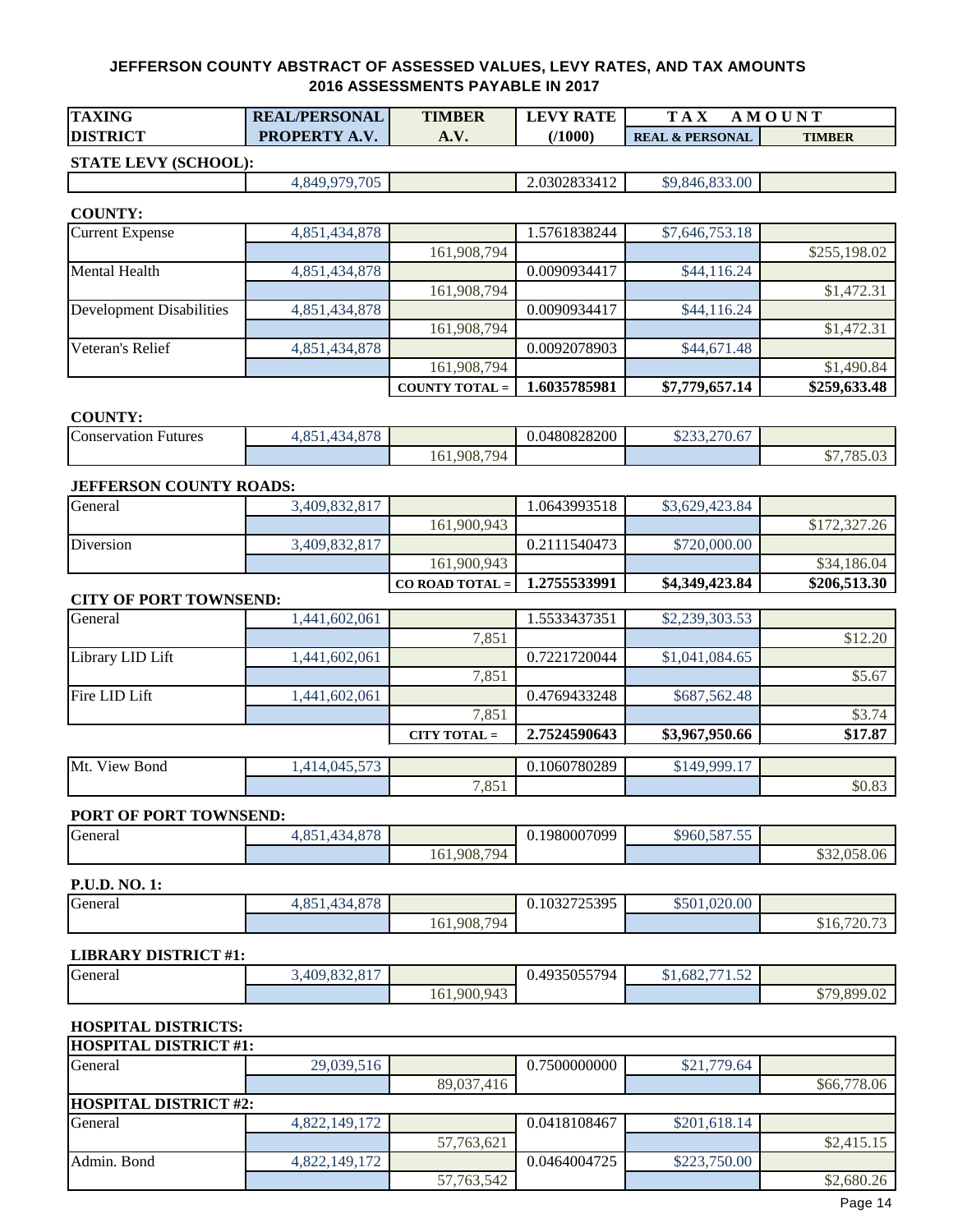| <b>TAXING</b>                                    | <b>REAL/PERSONAL</b> | <b>TIMBER</b> | <b>LEVY RATE</b> | <b>TAX</b>                 | <b>AMOUNT</b> |
|--------------------------------------------------|----------------------|---------------|------------------|----------------------------|---------------|
| <b>DISTRICT</b>                                  | PROPERTY A.V.        | $A.V.*$       | (1000)           | <b>REAL &amp; PERSONAL</b> | <b>TIMBER</b> |
| <b>LOCAL SCHOOLS:</b>                            |                      |               |                  |                            |               |
| <b>SCHOOL DISTRICT #20 (Queets-Clearwater):</b>  |                      |               |                  |                            |               |
| M & O                                            | 11,651,477           |               | 1.5745078618     | \$18,345.34                |               |
|                                                  |                      | 36,062,810    |                  |                            | \$56,781.18   |
| <b>SCHOOL DISTRICT #46 (Brinnon):</b>            |                      |               |                  |                            |               |
| M & O                                            | 259,408,708          |               | 1.1445555643     | \$296,907.68               |               |
|                                                  |                      | 9,040,557     |                  |                            | \$10,347.42   |
| <b>SCHOOL DISTRICT #48 (Quilcene):</b>           |                      |               |                  |                            |               |
| 1998 Bond                                        | 332,506,966          |               | 0.4855678111     | \$161,454.68               |               |
|                                                  |                      | 19,696,261    |                  |                            | \$9,563.87    |
| M & O                                            | 332,506,966          |               | 1.5872632093     | \$527,776.07               |               |
|                                                  |                      | 9,848,131     |                  |                            | \$15,631.58   |
| <b>SCHOOL DISTRICT #49 (Chimacum):</b>           |                      |               |                  |                            |               |
| 2012 Capital Project                             | 1,773,910,742        |               | 0.7484424370     | \$1,327,670.08             |               |
|                                                  |                      | 13,767,727    |                  |                            | \$10,304.35   |
| M & O                                            | 1,773,910,742        |               | 1.7986728055     | \$3,190,685.01             |               |
|                                                  |                      | 6,883,864     |                  |                            | \$12,381.82   |
| <b>SCHOOL DISTRICT #50 (Port Townsend):</b>      |                      |               |                  |                            |               |
| 2016 Bond                                        | 2,319,682,683        |               | 1.1781568651     | \$2,732,950.08             |               |
|                                                  |                      | 5,983,857     |                  |                            | \$7,049.92    |
| M & O                                            | 2,319,682,683        |               | 1.5542450162     | \$3,605,355.25             |               |
|                                                  |                      | 2,991,929     |                  |                            | \$4,650.19    |
| SCHOOL DISTRICT #323 (Sequim):                   |                      |               |                  |                            |               |
| $\overline{M\&O}$                                | 60,074,483           |               | 1.4273266918     | \$85,745.91                |               |
|                                                  |                      | 233,324       |                  |                            | \$333.03      |
| <b>SCHOOL DISTRICT #402 (Quillayute Valley):</b> |                      |               |                  |                            |               |
| 1998 & 2009 Bond                                 | 17,585,920           |               | 2.2042455597     | \$38,763.69                |               |
|                                                  |                      | 32,019,479    |                  |                            | \$70,578.79   |
| M & O                                            | 17,585,920           |               | 1.4411647851     | \$25,344.21                |               |
|                                                  |                      | 16,009,740    |                  |                            | \$23,072.67   |

\* For school M & O levies, only 1/2 of the bond timber A.V. is used.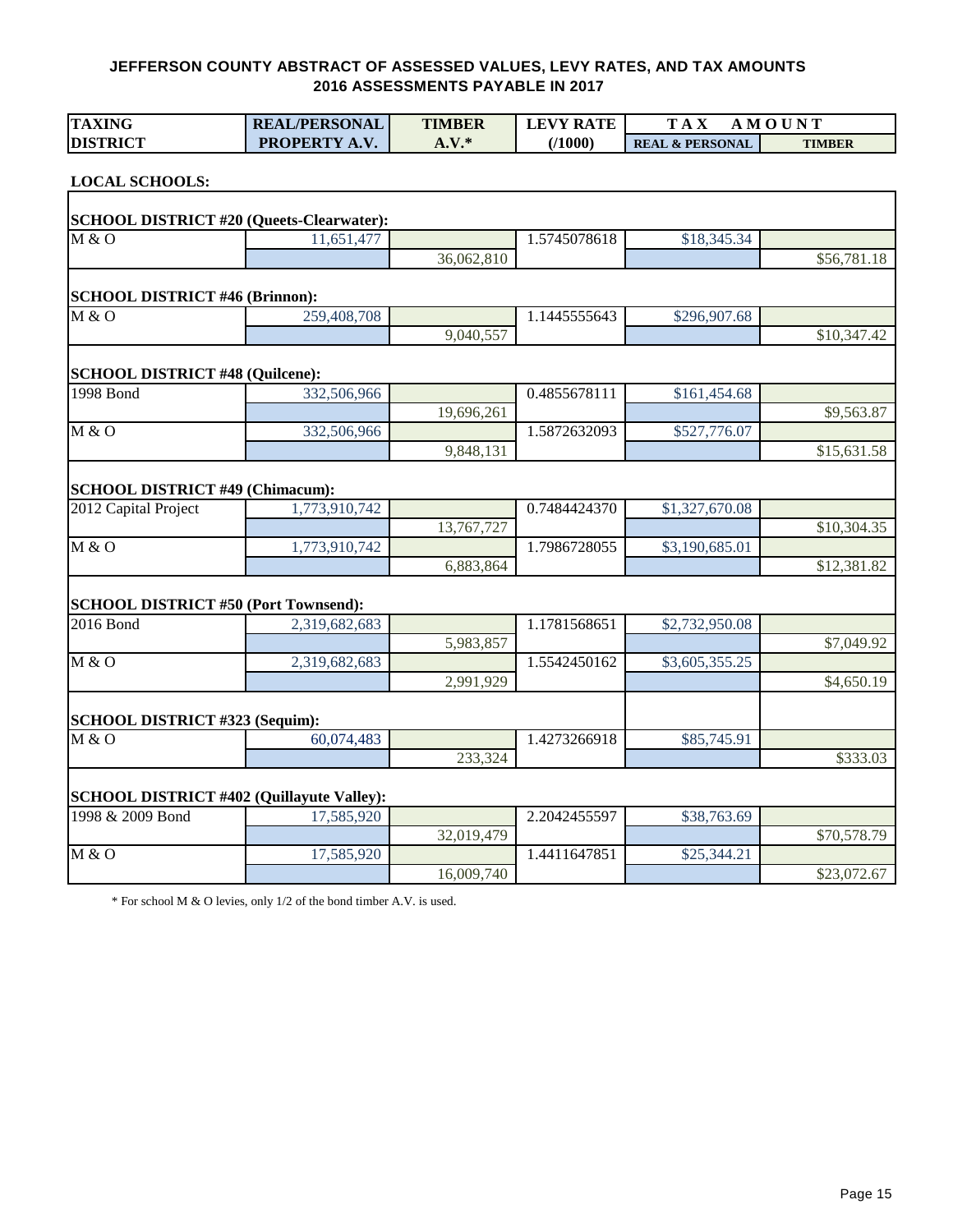| <b>TAXING</b>                                     | <b>REAL/PERSONAL</b> | <b>TIMBER</b> | <b>LEVY RATE</b> | <b>TAX</b>                 | AMOUNT        |
|---------------------------------------------------|----------------------|---------------|------------------|----------------------------|---------------|
| <b>DISTRICT</b>                                   | PROPERTY A.V.        | A.V.          | (1000)           | <b>REAL &amp; PERSONAL</b> | <b>TIMBER</b> |
|                                                   |                      |               |                  |                            |               |
| <b>FIRE DISTRICTS:</b>                            |                      |               |                  |                            |               |
| <b>FIRE DISTRICT #1:</b>                          |                      |               |                  |                            |               |
| <b>General:</b><br>Chimacum                       | 1,591,449,117        |               | 1.3300308489     | \$2,116,676.42             |               |
| Kala Point Cape George                            |                      | 1,414,793     |                  |                            | \$1,881.72    |
| <b>FIRE DISTRICT #2:</b>                          |                      |               |                  |                            |               |
| General:                                          | 343,236,985          |               | 1.2690065437     | \$435,569.98               |               |
| Quilcene                                          |                      | 6,686,625     |                  |                            | \$8,485.37    |
| <b>FIRE DISTRICT #3:</b>                          |                      |               |                  |                            |               |
| <b>General:</b>                                   | 1,029,479,937        |               | 1.5000000000     | \$1,544,219.91             |               |
| Port Ludlow<br>Shine                              |                      | 2,764,416     |                  |                            | \$4,146.62    |
| <b>FIRE DISTRICT #3:</b>                          |                      |               |                  |                            |               |
| M & O:                                            | 1,019,178,549        |               | 0.5077974190     | \$517,536.24               |               |
| Port Ludlow<br>Shine                              |                      | 2,764,416     |                  |                            | \$1,403.76    |
| <b>FIRE DISTRICT #4:</b>                          |                      |               |                  |                            |               |
| <b>General:</b>                                   | 262,705,044          |               | 1.2859638508     | \$337,829.19               |               |
| <b>Brinnon</b>                                    |                      | 15,525,519    |                  |                            | \$19,965.26   |
| <b>FIRE DISTRICT #5:</b>                          |                      |               |                  |                            |               |
| <b>General:</b>                                   | 71,506,055           |               | 1.0000000000     | \$71,506.06                |               |
| Discovery Bay                                     |                      | 2,060,031     |                  |                            | \$2,060.03    |
| <b>FIRE DISTRICT #5:</b>                          |                      |               |                  |                            |               |
| <b>Bond:</b>                                      | 72,481,215           |               | 0.4559891958     | \$33,050.65                |               |
| Discovery Bay                                     |                      | 6,468,024     |                  |                            | \$2,949.35    |
| <b>FIRE DISTRICT #7:</b>                          |                      |               |                  |                            |               |
| <b>General:</b>                                   | 2,764,492            |               | 0.6746700660     | \$1,865.12                 |               |
| Clearwater                                        |                      | 4,807         |                  |                            | \$3.24        |
| <b>CLALLAM-JEFFERSON FIRE DISTRICT #8:</b>        |                      |               |                  |                            |               |
| <b>General:</b>                                   | 65,574,509           |               | 1.3355707411     | \$87,579.40                |               |
| Gardiner                                          |                      | 77,246        |                  |                            | \$103.17      |
| <b>CLALLAM-JEFFERSON FIRE DISTRICT #9:</b>        |                      |               |                  |                            |               |
| <b>General:</b>                                   | 2,707,641            |               | 0.7664767449     | \$2,075.34                 |               |
| Forks                                             |                      | 563,744       |                  |                            | \$432.10      |
| <b>EMERGENCY MEDICAL SERVICES:</b>                |                      |               |                  |                            |               |
| CITY OF P.T. E.M.S.:                              |                      |               |                  |                            |               |
| General:                                          | 1,441,602,061        |               | 0.4999999997     | \$720,801.03               |               |
| Port Townsend                                     |                      | 7,851         |                  |                            | \$3.93        |
| FIRE DIST #1 E.M.S.:                              |                      |               |                  |                            |               |
| General:<br>Chimacum                              | 1,593,753,419        |               | 0.4998904539     | \$796,702.12               |               |
| Kala Point Cape George                            |                      | 3,979,640     |                  |                            | \$1,989.38    |
| FIRE DISTRICT #2 E.M.S.:                          |                      |               |                  |                            |               |
| <b>General:</b>                                   | 346,702,372          |               | 0.5000000000     | \$173,351.19               |               |
| Quilcene                                          |                      | 14,010,597    |                  |                            | \$7,005.30    |
| FIRE DIST #3 E.M.S.:                              |                      |               |                  |                            |               |
| <b>General:</b>                                   | 1,031,753,341        |               | 0.4999999995     | \$515,876.67               |               |
| Port Ludlow<br>Shine                              |                      | 7,086,400     |                  |                            | \$3,543.20    |
| FIRE DIST #4 E.M.S.:                              |                      |               |                  |                            |               |
|                                                   |                      |               |                  |                            |               |
| <b>General:</b>                                   | 263,897,194          |               | 0.5000000000     | \$131,948.60               |               |
| <b>Brinnon</b>                                    |                      | 18,081,114    |                  |                            | \$9,040.56    |
| FIRE DIST #5 E.M.S.:                              |                      |               |                  |                            |               |
| <b>General:</b>                                   | 73,611,944           |               | 0.4999999728     | \$36,805.97                |               |
| Discovery Bay                                     |                      | 6,467,941     |                  |                            | \$3,233.97    |
| <b>CLALLAM-JEFFERSON FIRE DISTRICT #8 E.M.S.:</b> |                      |               |                  |                            |               |
| <b>General:</b>                                   | 65,875,543           |               | 0.5000000000     | \$32,937.77                |               |
| Gardiner                                          |                      | 404,719       |                  |                            | \$202.36      |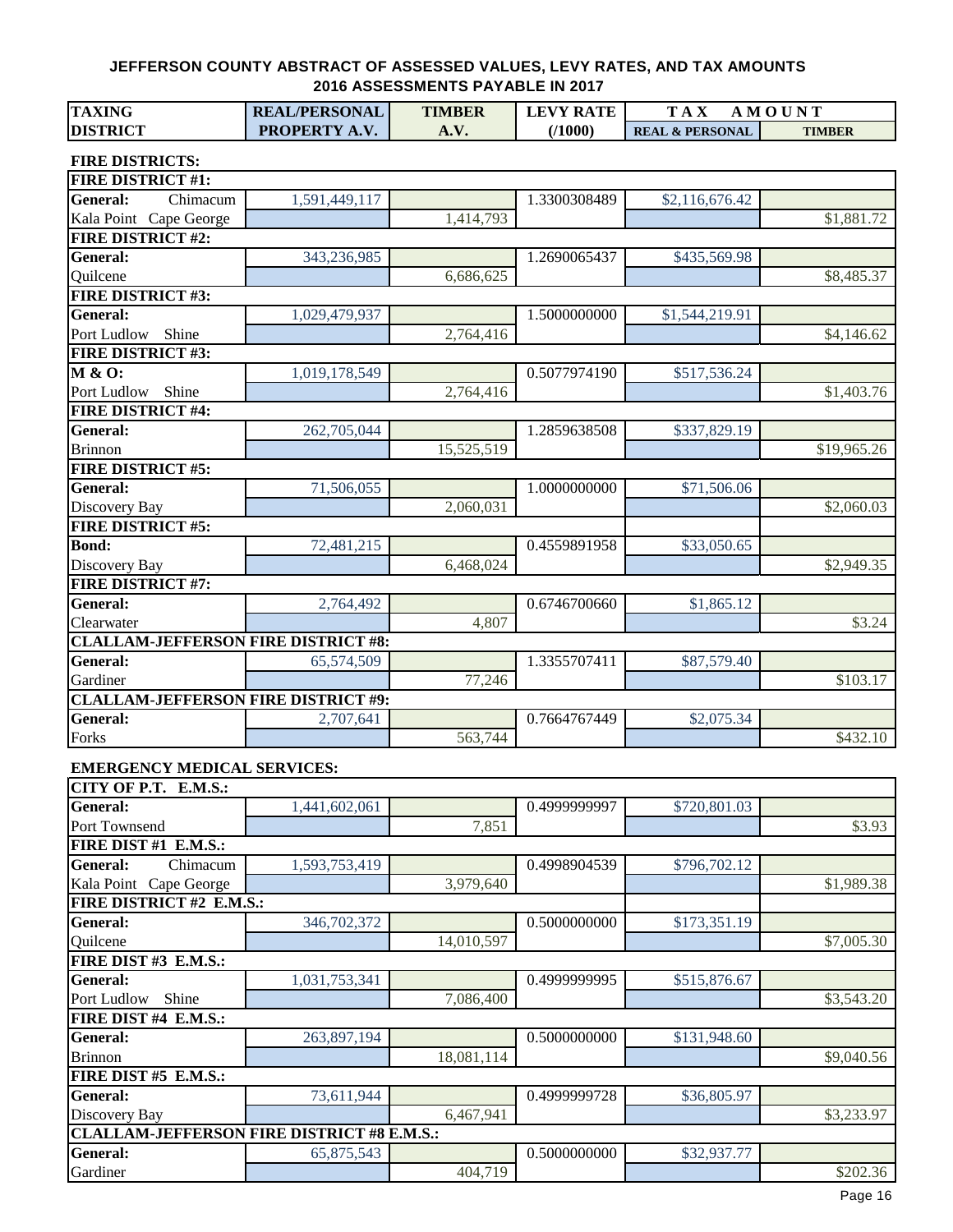| <b>TAXING</b>   | <b>REAL/PERSONAL</b> | <b>TIMBER</b> | <b>LEVY RATE</b> | m                          | . M O U N T   |
|-----------------|----------------------|---------------|------------------|----------------------------|---------------|
| <b>DISTRICT</b> | <b>PROPERTY A.V.</b> | A. V.         | 71000            | <b>REAL &amp; PERSONAL</b> | <b>TIMBER</b> |

## **CEMETERY DISTRICTS:**

| <b>CEMETERY DISTRICT #1:</b> |             |            |              |             |          |  |  |  |  |  |
|------------------------------|-------------|------------|--------------|-------------|----------|--|--|--|--|--|
| General                      | 262,604,161 |            | 0.0190400639 | \$5,000.00  |          |  |  |  |  |  |
| <b>Brinnon</b>               |             | 3,829,608  |              |             | \$72.92  |  |  |  |  |  |
| <b>CEMETERY DISTRICT #2:</b> |             |            |              |             |          |  |  |  |  |  |
| General                      | 335,640,254 |            | 0.0425156692 | \$14,269.97 |          |  |  |  |  |  |
| Quilcene                     |             | 19,696,261 |              |             | \$837.40 |  |  |  |  |  |
| <b>CEMETERY DISTRICT #3:</b> |             |            |              |             |          |  |  |  |  |  |
| General                      | 65,841,529  |            | 0.0607519306 | \$4,000.00  |          |  |  |  |  |  |
| Gardiner                     |             | 299,591    |              |             | \$18.20  |  |  |  |  |  |

#### **PARK & RECREATION DISTRICT #1:**

| <b>Operating Levy</b>                     | 161, 106, 250 |            | 0.1489700120   | \$24,000.00 |          |  |  |  |
|-------------------------------------------|---------------|------------|----------------|-------------|----------|--|--|--|
|                                           |               | 4,237,430  |                |             | \$631.2. |  |  |  |
| <b>PARK &amp; RECREATION DISTRICT #2:</b> |               |            |                |             |          |  |  |  |
| <b>Operating Levy</b>                     | 263,897,194   |            | <b>NO LEVY</b> |             |          |  |  |  |
|                                           |               | 18.081.114 |                |             | \$0.00   |  |  |  |

#### **FLOOD ZONES:**

| <b>FLOOD ZONE #1 (Dosewallips River watershed):</b>     |            |  |                |      |  |  |  |  |  |  |
|---------------------------------------------------------|------------|--|----------------|------|--|--|--|--|--|--|
| General<br><b>NO LEVY</b><br>29,761,675<br>0.00         |            |  |                |      |  |  |  |  |  |  |
| <b>FLOOD ZONE #2 (Big Quilcene River watershed):</b>    |            |  |                |      |  |  |  |  |  |  |
| General                                                 | 24,677,982 |  | <b>NO LEVY</b> | 0.00 |  |  |  |  |  |  |
| <b>FLOOD ZONE #3 (Little Quilcene River watershed):</b> |            |  |                |      |  |  |  |  |  |  |
| General                                                 | 66,055,188 |  | <b>NO LEVY</b> | 0.00 |  |  |  |  |  |  |

## **WATER DISTRICTS:**

| <b>WATER DISTRICT #1:</b> |                                                               |  |                           |      |  |  |  |  |  |
|---------------------------|---------------------------------------------------------------|--|---------------------------|------|--|--|--|--|--|
| General                   | $\overline{\phantom{a}}$<br>$\sqrt{71}$<br>$\cap$<br>23.211.1 |  | LEVY <sup>'</sup><br>NO I | 0.00 |  |  |  |  |  |
| <b>WATER DISTRICT #2:</b> |                                                               |  |                           |      |  |  |  |  |  |
| General                   | 3,709,197                                                     |  | LEVY'<br>NO I             | 0.00 |  |  |  |  |  |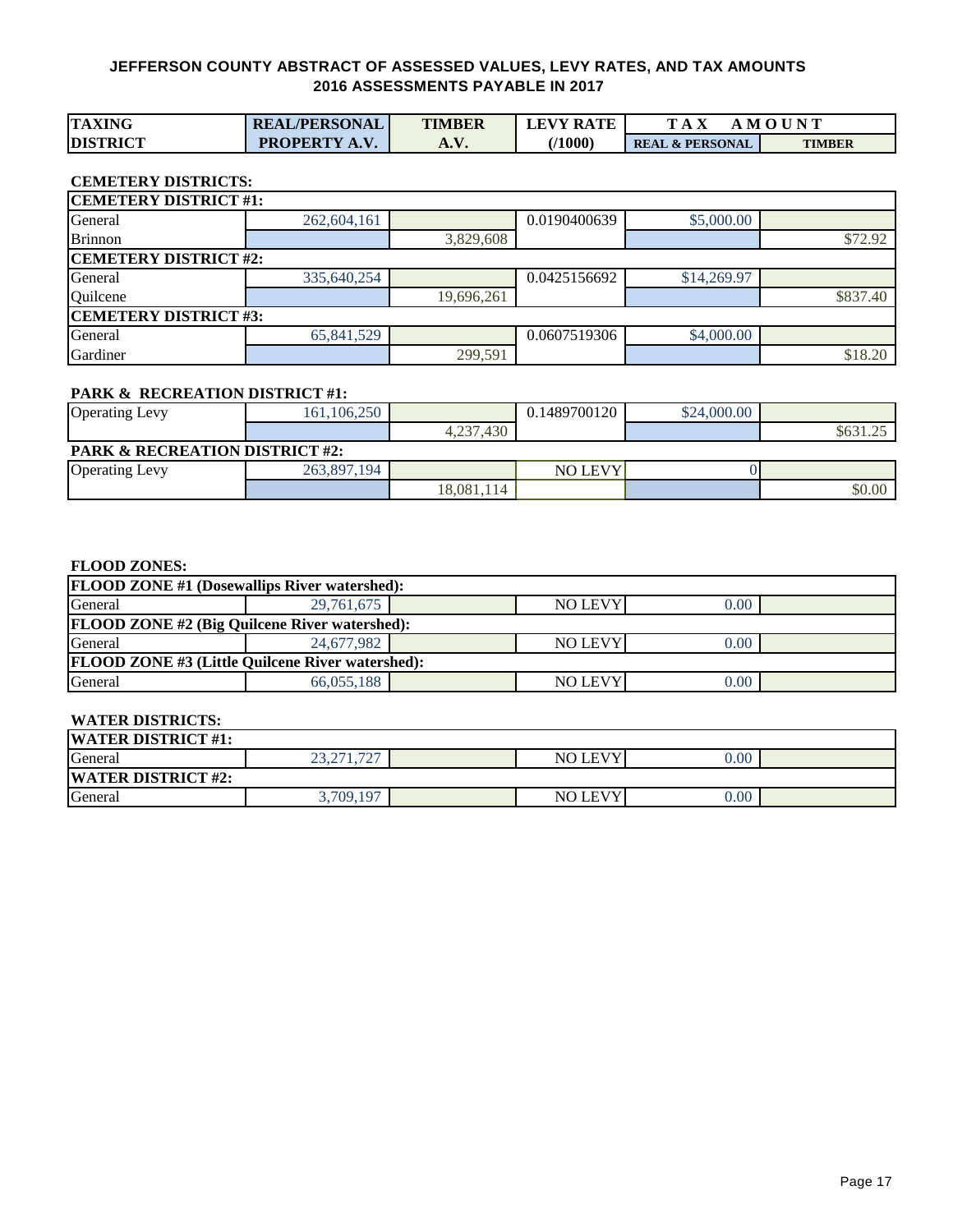## **JEFFERSON COUNTY 2016/2017 TAXING DISTRICTS COMPARISONS**

| <b>TAXING DISTRICT</b>                                               | <b>2016 VALUATION</b>                      | <b>LEVY AMOUNT</b>        | <b>2015 VALUATION</b>                      | <b>LEVY AMOUNT</b>          | <b>LEVY AMOUNT</b>                                         | <b>LEVY</b>         |
|----------------------------------------------------------------------|--------------------------------------------|---------------------------|--------------------------------------------|-----------------------------|------------------------------------------------------------|---------------------|
|                                                                      | <b>2017 TAXES</b>                          | 2017                      | <b>2016 TAXES</b>                          | 2016                        | <b>DIFFERENCE</b>                                          | % DIFF              |
| <b>STATE SCHOOLS:</b>                                                | 4,849,979,705                              | 9,846,833.0               | 4,638,002,579                              | 9,774,690.00                | \$72,143.00                                                | 0.74%               |
|                                                                      |                                            |                           |                                            |                             |                                                            |                     |
| <b>COUNTY: Current Expense</b><br><b>COUNTY: Mental Health</b>       | 4,851,434,878                              | 7.646.753.18<br>44,116.24 | 4,639,591,919                              | 7.500.601.63<br>43,304.36   | \$146,151.55<br>\$811.88                                   | 1.95%<br>1.87%      |
| <b>COUNTY: Dev. Disabilities</b>                                     | 4,851,434,878<br>4,851,434,878             | 44.116.2                  | 4,639,591,919<br>4.639.591.919             | 43.304.36                   | \$811.88                                                   | 1.87%               |
| <b>COUNTY: Veteran's Relief</b>                                      | 4,851,434,878                              | 44,671.48                 | 4,639,591,919                              | 43.849.38                   | \$822.10                                                   | 1.87%               |
|                                                                      |                                            |                           |                                            |                             |                                                            |                     |
| <b>COUNTY: Conservation Futures</b>                                  | 4,851,434,878                              | 233,270.67                | 4,639,591,919                              | 223,636.66                  | \$9,634.01                                                 | 4.31%               |
|                                                                      |                                            |                           |                                            |                             |                                                            |                     |
| <b>COUNTY ROADS: General</b>                                         | 3,409,832,817                              | 3,629,423.8               | 3,298,790,528                              | 3,549,169.83                | \$80,254.01                                                | 2.26%               |
| <b>COUNTY ROADS: Diversion</b>                                       | 3,409,832,817                              | 720,000.0                 | 3,298,790,528                              | 720,000.00                  | \$0.00                                                     | 0.00%               |
|                                                                      |                                            |                           |                                            |                             |                                                            |                     |
| CITY OF P.T.: General                                                | 1,441,602,061                              | 2,239,303.5               | 1,340,801,391                              | 2,191,531.63                | \$47,771.90                                                | 2.18%               |
| CITY OF P.T.: Library LID Lift                                       | 1,441,602,061                              | 1,041,084.6               | 1,340,801,391                              | 1,019,508.70                | \$21,575.95                                                | 2.12%               |
| CITY OF P.T.: Fire LID Lift                                          | 1,441,602,061                              | 687,562.4                 | 1,340,801,391                              | 673,312.36                  | \$14,250.12                                                | 2.12%               |
| CITY OF P.T.: Mt. View Bond                                          | 1,414,045,573                              | 149,999.1                 | 1,316,507,613                              | 67,011.62                   | \$82,987.55                                                | 123.84%             |
|                                                                      |                                            |                           |                                            |                             |                                                            |                     |
| <b>CEMETERY DIST #1: General</b><br><b>CEMETERY DIST #2: General</b> | 262,604,161<br>335,640,254                 | 5,000.0<br>14,269.97      | 262,165,894<br>335,083,542                 | 5,000.00<br>12,128.59       | \$0.00<br>\$2,141.38                                       | 0.00%<br>17.66%     |
| <b>CEMETERY DIST #3: General</b>                                     | 65,841,529                                 | 4,000.00                  | 61,396,775                                 | 4,000.00                    | \$0.00                                                     | 0.00%               |
|                                                                      |                                            |                           |                                            |                             |                                                            |                     |
| FIRE DISTRICT #1: General                                            | 1,591,449,117                              | 2,116,676.42              | ,511,054,153                               | 2,009,744.92                | \$106,931.50                                               | 5.32%               |
| FIRE DISTRICT #2: General                                            | 343,236,985                                | 435,569.98                | 341,755,310                                | 427,991.71                  | \$7,578.27                                                 | 1.77%               |
| FIRE DISTRICT #3: General                                            | 1,029,479,937                              | 1,544,219.91              | 967,275,244                                | 1,450,912.87                | \$93,307.04                                                | 6.43%               |
| FIRE DISTRICT #3: M & O                                              | 1,019,178,549                              | 517,536.2                 | 958,644,387                                | 539,654.03                  | $-$22,117.79$                                              | $-4.10%$            |
| <b>FIRE DISTRICT #4: General</b>                                     | 262,705,044                                | 337,829.                  | 262,349,935                                | 333,651.33                  | \$4,177.86                                                 | 1.25%               |
| <b>FIRE DISTRICT #5: General</b>                                     | 71,506,055                                 | 71,506.0                  | 71,337,705                                 | 71,337.70                   | \$168.36                                                   | 0.24%               |
| FIRE DISTRICT #5: 2016 Bond                                          | 72,481,215                                 | 33.050.6                  | * * * * * * * * * * * * *                  | *************               | **************                                             | * * * * * * * * * * |
| FIRE DISTRICT #7: General                                            | 2,764,492                                  | 1,865.1                   | 2,820,216                                  | 1,865.12                    | \$0.00                                                     | 0.00%               |
| FIRE DISTRICT #8: General (Clall/Jeff)                               | 65,574,509                                 | 87,579.40                 | 61,143,725                                 | 85.179.84                   | \$2,399.56                                                 | 2.82%               |
| FIRE DISTRICT #9: General (Clall/Jeff)                               | 2.707.641                                  | 2,075.34                  | 2.656.385                                  | 1,992.29                    | \$83.05                                                    | 4.17%               |
|                                                                      |                                            |                           |                                            |                             |                                                            |                     |
| CITY OF P.T.: E.M.S.<br><b>FIRE DISTRICT #1: E.M.S.</b>              | 1,441,602,061                              | 720,801                   | 1,340,801,391                              | 670,400.70                  | \$50,400.33<br>\$40,019.14                                 | 7.52%<br>5.29%      |
| FIRE DISTRICT #2: E.M.S.                                             | 1,593,753,419                              | 796,702                   | 1,513,365,960<br>* * * * * * * * * * * * * | 756.682.98<br>************* | *************                                              |                     |
| FIRE DISTRICT #3: E.M.S.                                             | 346,702,372                                | 173,351.19                |                                            |                             | \$31,112.53                                                | 6.42%               |
| FIRE DISTRICT #4: E.M.S.                                             | 1,031,753,341<br>263,897,194               | 515,876.67<br>131,948.60  | 969,528,276<br>263,501,383                 | 484,764.14<br>131.750.69    | \$197.91                                                   | 0.15%               |
| FIRE DISTRICT #5: E.M.S.                                             | 73,611,944                                 | 36,805.97                 | 73,166,186                                 | 36,583.09                   | \$222.88                                                   | 0.61%               |
| FIRE DISTRICT #8: E.M.S. (Clall/Jeff)                                | 65,875,543                                 | 32,937.7                  | 61,429,193                                 | 29,853.63                   | \$3,084.14                                                 | 10.33%              |
|                                                                      |                                            |                           |                                            |                             |                                                            |                     |
| <b>HOSPITAL DIST #1: General</b>                                     | 29,039,516                                 | 21,779.64                 | 29,242,908                                 | 21,932.18                   | $-$152.54$                                                 | $-0.70%$            |
| <b>HOSPITAL DIST #2: General</b>                                     | 4,822,149,172                              | 201,618.                  | 4,610,106,207                              | 166,897.0                   | \$34,721.11                                                | 20.80%              |
| HOSPITAL DIST #2: 2004 Admin Bond                                    | 4,822,149,172                              | 223,750.0                 | 4,610,106,207                              | 254,025.00                  | $-$30,275.00$                                              | $-11.92%$           |
|                                                                      |                                            |                           |                                            |                             |                                                            |                     |
| LIBRARY DIST #1: General                                             | 3,409,832,817                              | 1,682,771.52              | 3,298,790,528                              | 1,649,395.26                | \$33,376.26                                                | 2.02%               |
|                                                                      |                                            |                           |                                            |                             | \$0.00                                                     |                     |
| PARK & REC DIST #1: General<br>PARK & REC DIST #2: General           | 161,106,250                                | 24,000.0                  | 160,298,749                                | 24,044.8                    | -\$44.81<br>* * * * * * * * * * * * *                      | $-0.19%$            |
|                                                                      |                                            |                           |                                            |                             |                                                            |                     |
| <b>PORT OF P.T.: General</b>                                         | 4,851,434,878                              | 960,587                   | 4,639,591,919                              | 942,242.43                  | \$18,345.12                                                | 1.95%               |
|                                                                      |                                            |                           |                                            |                             |                                                            |                     |
| P.U.D. NO. 1: General                                                | 4,851,434,878                              | 501,020.00                | 4,639,591,919                              | 505,613.23                  | $-$4,593.23$                                               | -0.91%              |
|                                                                      |                                            |                           |                                            |                             |                                                            |                     |
| SCHOOL DIST# 20: M & O                                               | 11,651,477                                 | 18,345.34                 | 11,696,502                                 | 19.180.42                   | $-$ \$835.08                                               | $-4.35%$            |
| <b>SCHOOL DIST # 46: M &amp; O</b>                                   | 259,408,708                                | 296.907.6                 | 259,561,850                                | 295.719.70                  | \$1.187.98                                                 | 0.40%               |
| SCHOOL DIST # 48: 1998 Bond                                          | 332,506,966                                | 161,454.6                 | 332,193,655                                | 161,686.62                  | $-$ \$231.94                                               | $-0.14%$            |
| SCHOOL DIST#48: M&O                                                  | 332,506,966                                | 527,776.0                 | 332,193,655                                | 527,422.7                   | \$353.30                                                   | 0.07%               |
| SCHOOL DIST # 49: 2012 Capital Proj.                                 | 1,773,910,742                              | 1,327,670.0               | 1,706,576,339                              | 1,328,519.92                | $-$ \$849.84                                               | -0.06%              |
| SCHOOL DIST #49: M & O                                               | 1,773,910,742<br>* * * * * * * * * * * * * | 3,190,685.0               | 1.706.576.339                              | 3.026.651.7                 | \$164,033.27                                               | 5.42%               |
| SCHOOL DIST # 50: 2012 Capital Proj.                                 |                                            | * * * * * * * * * * * * * | 2,189,765,148<br>* * * * * * * * * * * * * | 1,181,876.20<br>.           | * * * * * * * * * * * * * *<br>* * * * * * * * * * * * * * | * * * * * * * * *   |
| SCHOOL DIST # 50: 2016 Bond                                          | 2,319,682,683                              | 2,732,950.0               |                                            |                             |                                                            |                     |
| SCHOOL DIST # 50: M & O<br>SCHOOL DIST #323: M & O                   | 2,319,682,683<br>60.074.483                | 3,605,355.                | 2,189,765,148<br>55.876.539                | 3,455,244.84                | \$150,110.41<br>\$1,004.71                                 | 4.34%<br>1.19%      |
| SCHOOL DIST #402: 1998 & 2009 Bond                                   | 17,585,920                                 | 85,745.91                 |                                            | 84,741.20<br>37,917.39      | \$846.30                                                   | 2.23%               |
| SCHOOL DIST #402: M & O                                              | 17,585,920                                 | 38,763.6<br>25,344.21     | 17,726,773<br>17,726,773                   | 24,799.94                   | \$544.27                                                   | 2.19%               |
|                                                                      |                                            |                           |                                            |                             |                                                            |                     |
|                                                                      |                                            |                           |                                            |                             |                                                            |                     |
|                                                                      |                                            |                           |                                            |                             |                                                            |                     |
|                                                                      | <b>TOTAL LEVY</b>                          | \$49,533,260.96           | <b>TOTAL LEVY</b>                          | \$46,611,324.84             | \$2,921,936.12                                             | 6.27%               |
|                                                                      |                                            |                           |                                            |                             |                                                            |                     |